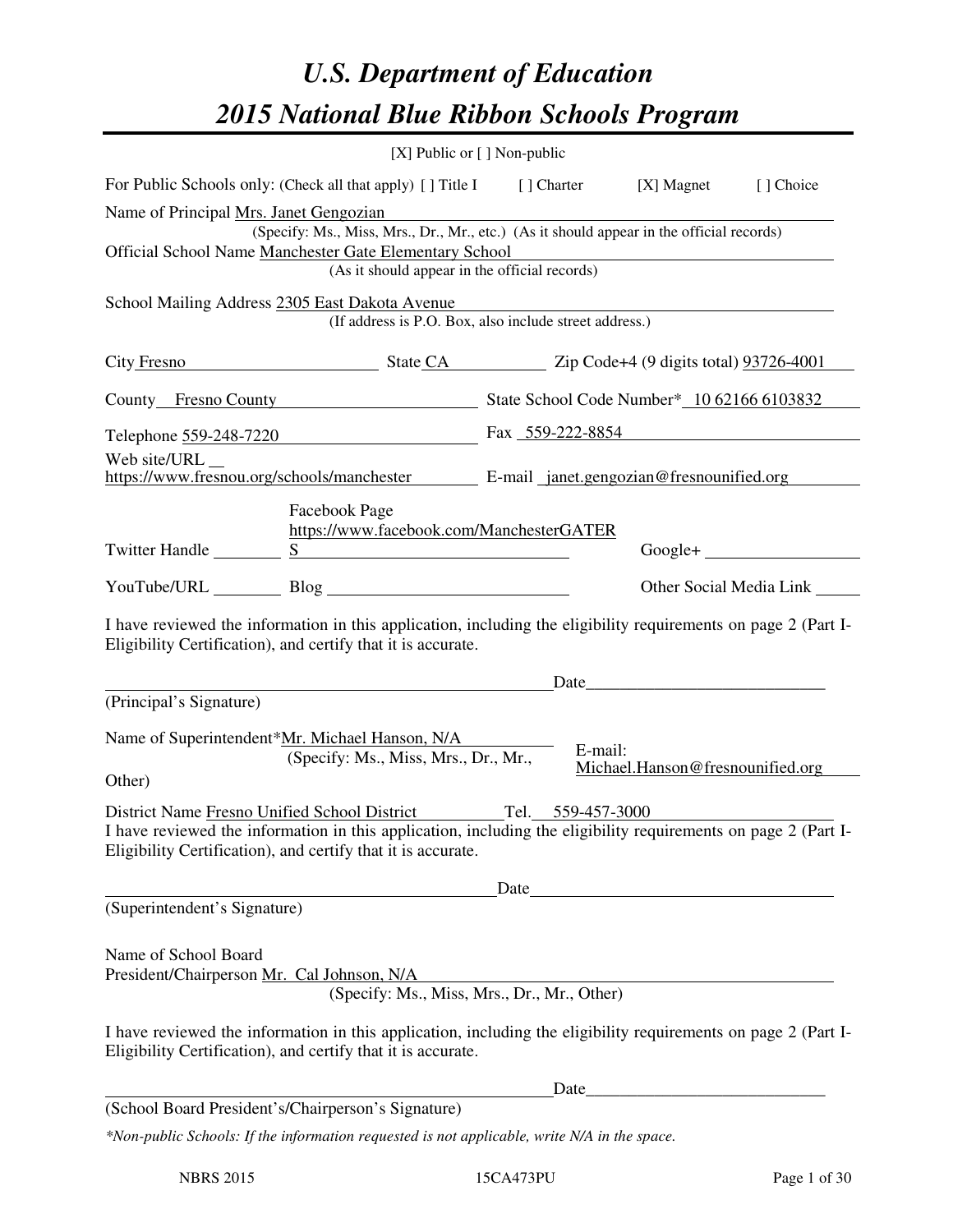#### **Include this page in the school's application as page 2.**

The signatures on the first page of this application (cover page) certify that each of the statements below, concerning the school's eligibility and compliance with U.S. Department of Education and National Blue Ribbon Schools requirements, are true and correct.

- 1. The school configuration includes one or more of grades K-12. (Schools on the same campus with one principal, even a K-12 school, must apply as an entire school.)
- 2. The school has made its Annual Measurable Objectives (AMOs) or Adequate Yearly Progress (AYP) each year for the past two years and has not been identified by the state as "persistently dangerous" within the last two years.
- 3. To meet final eligibility, a public school must meet the state's AMOs or AYP requirements in the 2014-2015 school year and be certified by the state representative. Any status appeals must be resolved at least two weeks before the awards ceremony for the school to receive the award.
- 4. If the school includes grades 7 or higher, the school must have foreign language as a part of its curriculum.
- 5. The school has been in existence for five full years, that is, from at least September 2009 and each tested grade must have been part of the school for the past three years.
- 6. The nominated school has not received the National Blue Ribbon Schools award in the past five years: 2010, 2011, 2012, 2013, or 2014.
- 7. The nominated school has no history of testing irregularities, nor have charges of irregularities been brought against the school at the time of nomination. The U.S. Department of Education reserves the right to disqualify a school's application and/or rescind a school's award if irregularities are later discovered and proven by the state.
- 8. The nominated school or district is not refusing Office of Civil Rights (OCR) access to information necessary to investigate a civil rights complaint or to conduct a district-wide compliance review.
- 9. The OCR has not issued a violation letter of findings to the school district concluding that the nominated school or the district as a whole has violated one or more of the civil rights statutes. A violation letter of findings will not be considered outstanding if OCR has accepted a corrective action plan from the district to remedy the violation.
- 10. The U.S. Department of Justice does not have a pending suit alleging that the nominated school or the school district as a whole has violated one or more of the civil rights statutes or the Constitution's equal protection clause.
- 11. There are no findings of violations of the Individuals with Disabilities Education Act in a U.S. Department of Education monitoring report that apply to the school or school district in question; or if there are such findings, the state or district has corrected, or agreed to correct, the findings.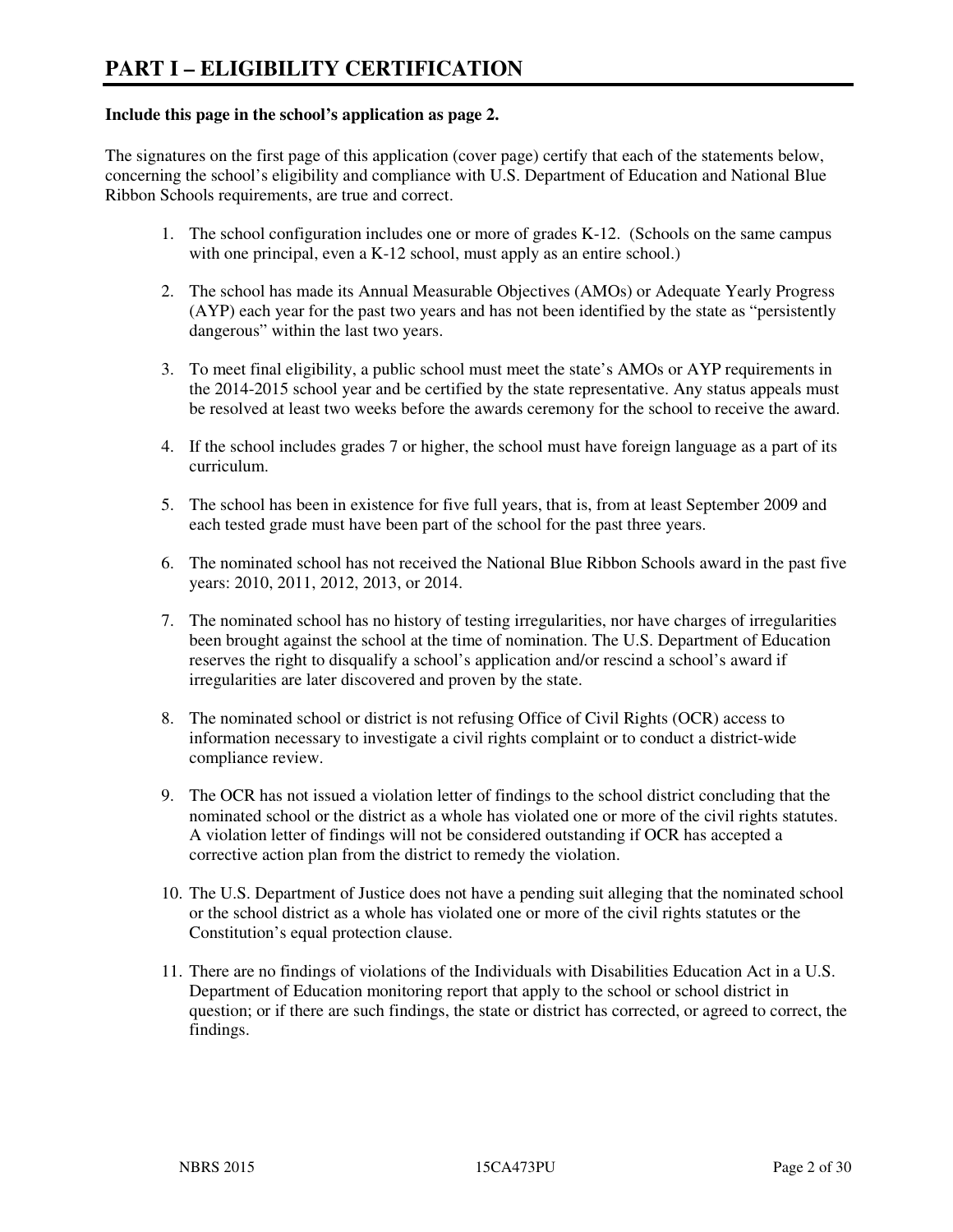# **PART II - DEMOGRAPHIC DATA**

#### **All data are the most recent year available.**

**DISTRICT** (Question 1 is not applicable to non-public schools)

| Number of schools in the district<br>(per district designation): | $\underline{64}$ Elementary schools (includes K-8)<br>17 Middle/Junior high schools |
|------------------------------------------------------------------|-------------------------------------------------------------------------------------|
|                                                                  | 15 High schools<br>$0 K-12$ schools                                                 |

96 TOTAL

**SCHOOL** (To be completed by all schools)

- 2. Category that best describes the area where the school is located:
	- [X] Urban or large central city
	- [ ] Suburban with characteristics typical of an urban area
	- [ ] Suburban
	- [ ] Small city or town in a rural area
	- [ ] Rural
- 3. 1 Number of years the principal has been in her/his position at this school.
- 4. Number of students as of October 1 enrolled at each grade level or its equivalent in applying school:

| Grade                           | # of         | # of Females     | <b>Grade Total</b> |
|---------------------------------|--------------|------------------|--------------------|
|                                 | <b>Males</b> |                  |                    |
| <b>PreK</b>                     | 0            | $\boldsymbol{0}$ | 0                  |
| K                               | 0            | 0                | $\theta$           |
| 1                               | 0            | 0                | 0                  |
| $\boldsymbol{2}$                | 35           | 40               | 75                 |
| 3                               | 60           | 63               | 123                |
| 4                               | 84           | 74               | 158                |
| 5                               | 106          | 89               | 195                |
| 6                               | 104          | 88               | 192                |
| 7                               | 0            | $\boldsymbol{0}$ | 0                  |
| 8                               | 0            | 0                | 0                  |
| 9                               | 0            | 0                | 0                  |
| 10                              | 0            | 0                | 0                  |
| 11                              | 0            | 0                | 0                  |
| 12                              | 0            | 0                | 0                  |
| <b>Total</b><br><b>Students</b> | 389          | 354              | 743                |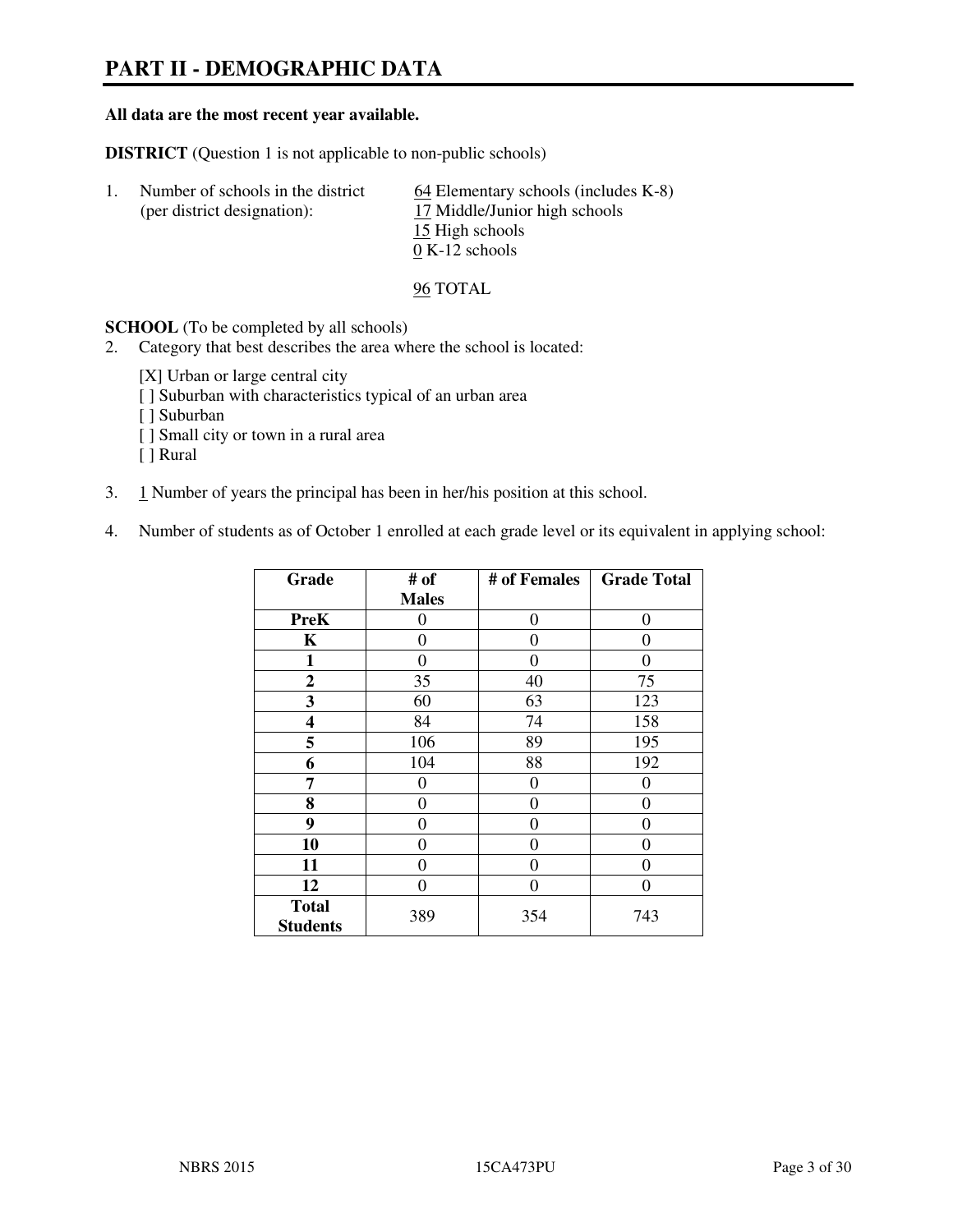the school: 11 % Asian

5. Racial/ethnic composition of  $0\%$  American Indian or Alaska Native 4 % Black or African American 42 % Hispanic or Latino 1 % Native Hawaiian or Other Pacific Islander 42 % White 0 % Two or more races **100 % Total** 

(Only these seven standard categories should be used to report the racial/ethnic composition of your school. The Final Guidance on Maintaining, Collecting, and Reporting Racial and Ethnic Data to the U.S. Department of Education published in the October 19, 2007 *Federal Register* provides definitions for each of the seven categories.)

6. Student turnover, or mobility rate, during the 2013 - 2014 year: 3%

This rate should be calculated using the grid below. The answer to (6) is the mobility rate.

| <b>Steps For Determining Mobility Rate</b>         | Answer |
|----------------------------------------------------|--------|
| $(1)$ Number of students who transferred to        |        |
| the school after October 1, 2013 until the         |        |
| end of the school year                             |        |
| (2) Number of students who transferred             |        |
| <i>from</i> the school after October 1, 2013 until | 23     |
| the end of the school year                         |        |
| (3) Total of all transferred students [sum of      | 23     |
| rows $(1)$ and $(2)$ ]                             |        |
| (4) Total number of students in the school as      | 759    |
| of October 1                                       |        |
| $(5)$ Total transferred students in row $(3)$      | 0.030  |
| divided by total students in row (4)               |        |
| $(6)$ Amount in row $(5)$ multiplied by 100        | 3      |

# 7. English Language Learners (ELL) in the school: 1 %

4 Total number ELL

Number of non-English languages represented: 2 Specify non-English languages: Spanish, Khmer(Cambodian)

8. Students eligible for free/reduced-priced meals:  $100\%$ Total number students who qualify: 349

#### **Information for Public Schools Only - Data Provided by the State**

The state has reported that 47 % of the students enrolled in this school are from low income or disadvantaged families based on the following subgroup(s): Students eligible for free/reduced-priced meals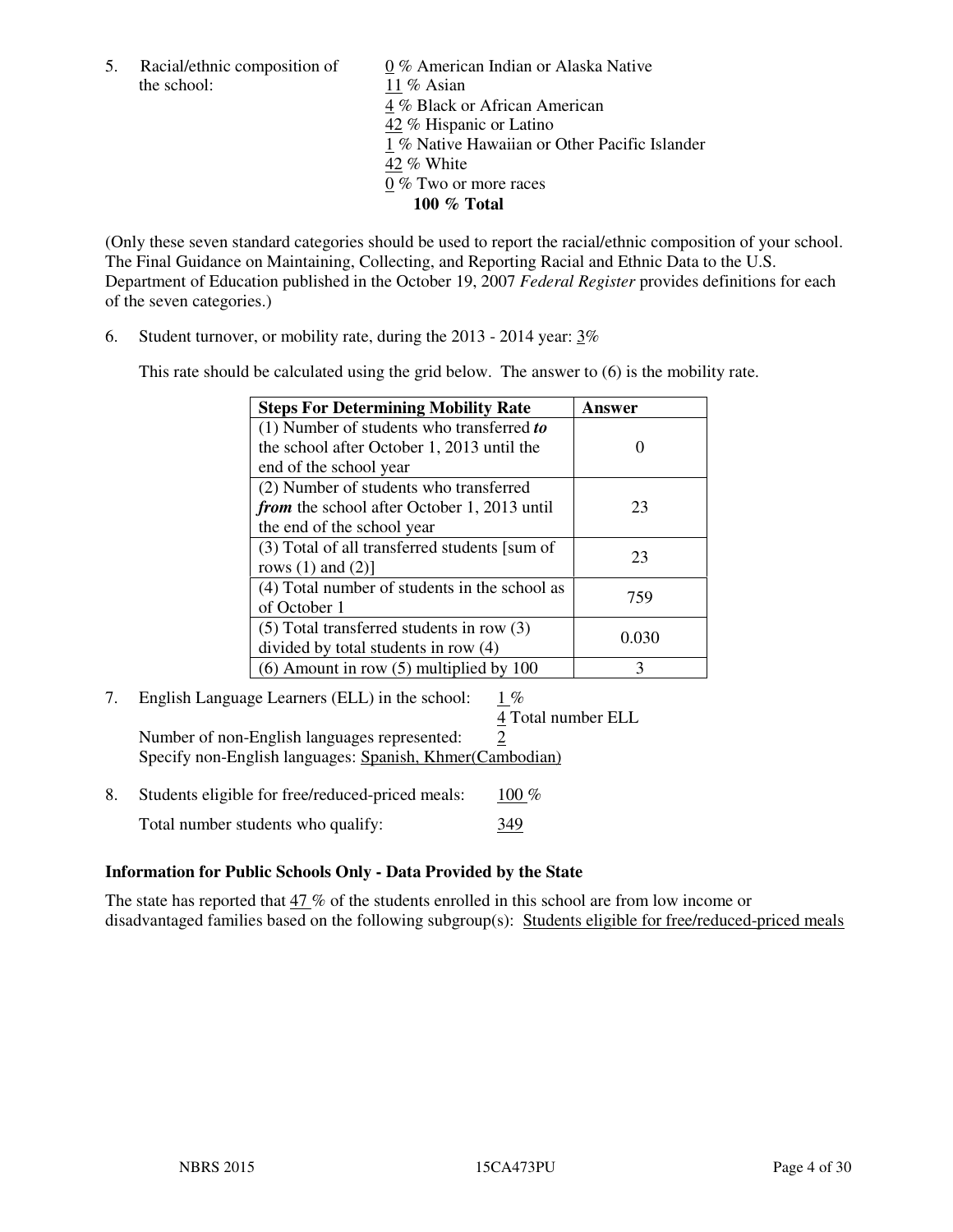21 Total number of students served

Indicate below the number of students with disabilities according to conditions designated in the Individuals with Disabilities Education Act. Do not add additional categories.

| THE LEW CONSTRUCTION OF THE CONSTRUCTION OF THE CONSTRUCTION OF A LOCAL CONSTRUCTION OF A CONSTRUCTION OF THE CONSTRUCTION OF THE CONSTRUCTION OF THE CONSTRUCTION OF THE CONSTRUCTION OF THE CONSTRUCTION OF THE CONSTRUCTIO |                                         |
|-------------------------------------------------------------------------------------------------------------------------------------------------------------------------------------------------------------------------------|-----------------------------------------|
| 2 Autism                                                                                                                                                                                                                      | $\underline{0}$ Orthopedic Impairment   |
| 0 Deafness                                                                                                                                                                                                                    | $\underline{0}$ Other Health Impaired   |
| 0 Deaf-Blindness                                                                                                                                                                                                              | 3 Specific Learning Disability          |
| 1 Emotional Disturbance                                                                                                                                                                                                       | 15 Speech or Language Impairment        |
| $\underline{0}$ Hearing Impairment                                                                                                                                                                                            | 0 Traumatic Brain Injury                |
| 0 Mental Retardation                                                                                                                                                                                                          | 0 Visual Impairment Including Blindness |
| 0 Multiple Disabilities                                                                                                                                                                                                       | 0 Developmentally Delayed               |
|                                                                                                                                                                                                                               |                                         |

10. Use Full-Time Equivalents (FTEs), rounded to nearest whole numeral, to indicate the number of personnel in each of the categories below:

|                                       | <b>Number of Staff</b> |
|---------------------------------------|------------------------|
| Administrators                        |                        |
| Classroom teachers                    | 27                     |
| Resource teachers/specialists         |                        |
| e.g., reading, math, science, special | 3                      |
| education, enrichment, technology,    |                        |
| art, music, physical education, etc.  |                        |
| Paraprofessionals                     | 8                      |
| Student support personnel             |                        |
| e.g., guidance counselors, behavior   |                        |
| interventionists, mental/physical     |                        |
| health service providers,             |                        |
| psychologists, family engagement      |                        |
| liaisons, career/college attainment   |                        |
| coaches, etc.                         |                        |
|                                       |                        |

11. Average student-classroom teacher ratio, that is, the number of students in the school divided by the FTE of classroom teachers, e.g.,  $22:1$   $29:1$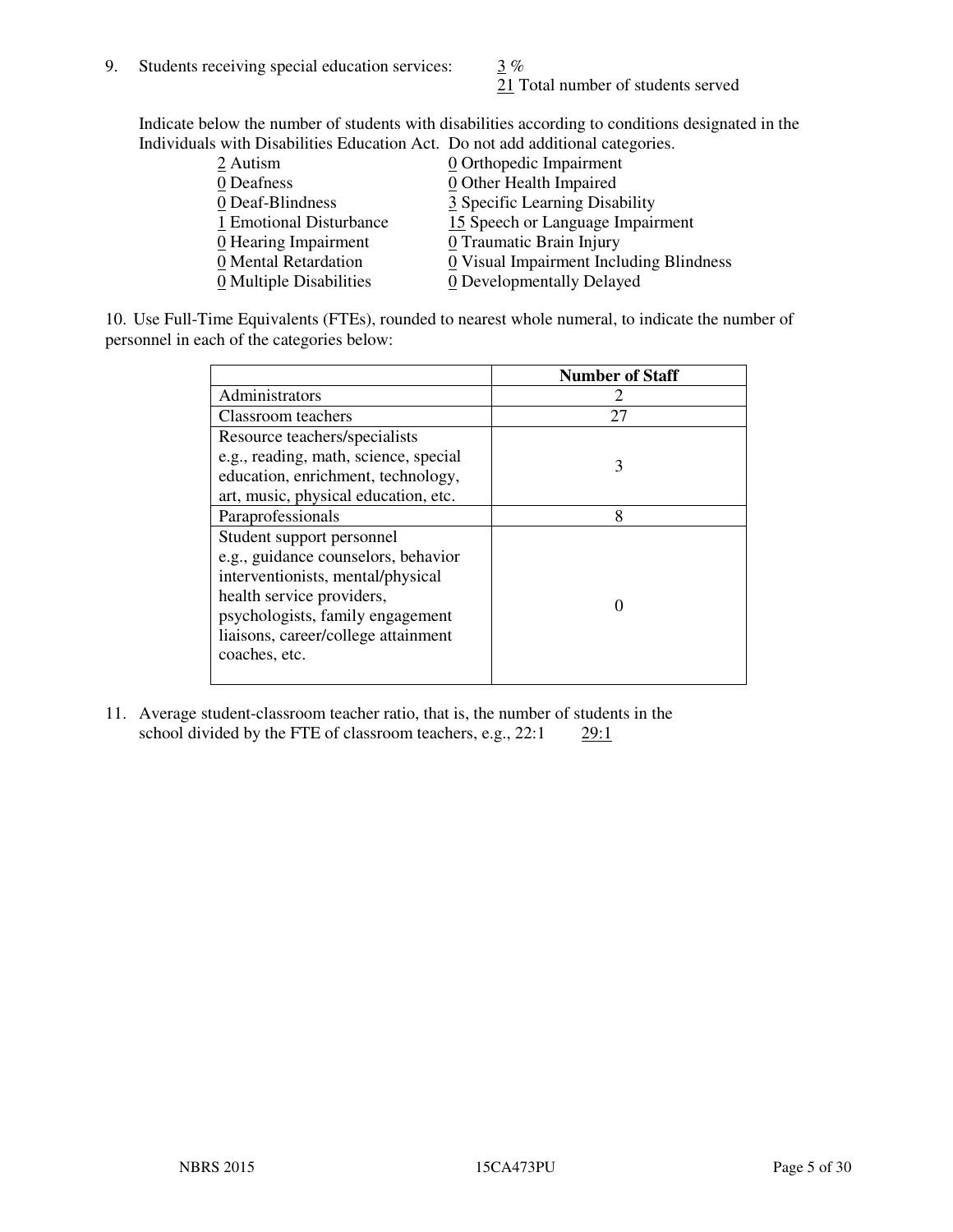12. Show daily student attendance rates. Only high schools need to supply yearly graduation rates.

| <b>Required Information</b> | 2013-2014     | 2012-2013       | 2011-2012 | 2010-2011 | 2009-2010 |
|-----------------------------|---------------|-----------------|-----------|-----------|-----------|
| Daily student attendance    | $17\%$        | 97%             | $77\%$    | $17\%$    | 97%       |
| High school graduation rate | $\gamma_{\%}$ | $\mathcal{V}_o$ | $0\%$     | 0%        | 0%        |

#### 13. **For schools ending in grade 12 (high schools)**

Show percentages to indicate the post-secondary status of students who graduated in Spring 2014

| <b>Post-Secondary Status</b>                  |       |
|-----------------------------------------------|-------|
| Graduating class size                         |       |
| Enrolled in a 4-year college or university    | 0%    |
| Enrolled in a community college               | $0\%$ |
| Enrolled in career/technical training program | $0\%$ |
| Found employment                              | $0\%$ |
| Joined the military or other public service   | $0\%$ |
| Other                                         | ገር/   |

14. Indicate whether your school has previously received a National Blue Ribbon Schools award. Yes X No

If yes, select the year in which your school received the award. 2009

15. Please summarize your school mission in 25 words or less: To motivate and challenge by developing the curriculum and environment to meet the special needs of our gifted students' social, emotional, academic, and physical development.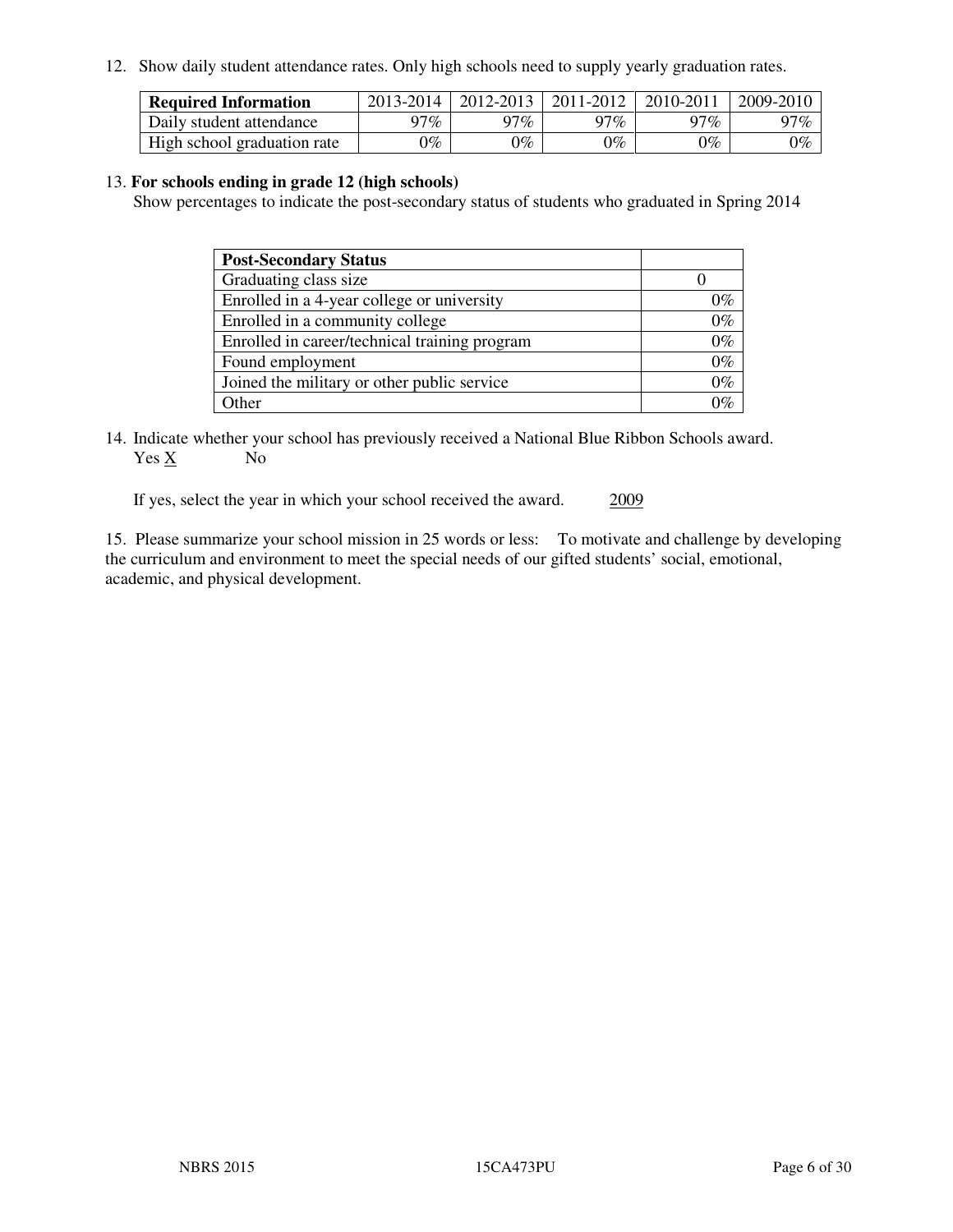# **PART III – SUMMARY**

Manchester GATE Elementary School is located in the Fresno Unified School District in the San Joaquin Valley, the agricultural heart of California. Manchester is a magnet school that attracts students in grades 2- 6 from each of the 64 elementary schools in the district. The magnet program is designed to meet the special needs of students eligible for Gifted and Talented Education (GATE)--students like Arena, Annie and Fernando.

Arena's family lives in a huge apartment complex dominated by Southeast Asian gangs. Her family sees education as Arena's ticket to a better life. Ever since she started kindergarten at her neighborhood school, Arena has been a standout in class. Even though English is not her native language, Arena learned quickly and soon was ahead of all her classmates, so the teacher at the neighborhood school had her spending much of her time helping fellow students struggling with English. Arena liked helping the other kids, but sometimes it was pretty boring. Annie's was a different story. She had grown to hate school in kindergarten and first grade. Her teachers kept giving her worksheets that were boring and asked her the answers to questions that she already knew. The worst thing was the teasing, but Annie decided that maybe if she got in trouble, the other children would not think she was such a "nerd" after all. Fernando was another case. In his neighborhood, smart was not cool. You could not get good grades; if you did, your friends would not talk to you, or worse. Play dumb and no one would know the difference. Last spring, Arena, Annie and Fernando got a letter inviting them to visit Manchester GATE School. When they each made the decision to give Manchester a try, they discovered a whole new kind of school.

Manchester GATE School, now in its 34th year, offers gifted learners the right to participate in an appropriate academic environment. Program participants are selected by lottery from a list of students that are identified as gifted using the district's criteria which includes assessment results and a district given GATE test which is a nationally-normed test of reasoning abilities. Students thrive in a vast range of accelerated learning opportunities. Their critical and creative thinking skills are cultivated as teachers encourage them to discuss, debate and question. The standards-based curriculum is tied to a cycle of continuous improvement, in which teachers use feedback to inform, plan, and assess instruction. The teachers also meet weekly as a collaborative grade level to plan assignments, projects, and assessments related to the Common Core State Standards. The underlying goal is to provide opportunities for students to construct meaning and then apply what they are learning in meaningful, real life situations. As a result, Manchester has been named a California Distinguished School five times--1987, 1995, 2000, 2008 and 2014. In 2001 and again in 2009 it was named as a National Blue Ribbon School. These recognitions, have validated the teachers' approach to curriculum and instruction--using literature and writing to implement the Common Core State Standards effectively over the last few years with an integrated approach to curriculum development. In a program-improvement district, Manchester has been a bright spot, and these recognitions have discouraged those who would like to eliminate this program. Rather, our teachers have become models for the implementation of "best practices".

Many parents feel that one of the strengths of Manchester is that the school reflects the diversity of the community. Approximately 47% of the students qualify for the free or reduced lunch program. Approximately 105 FEP students have already been reclassified. The student attendance rate of 97% is the best in the district.

Students also have the opportunity to participate in many co-curricular activities where they have the opportunity to develop and use new skills. These include a top-notch Music program that has band, orchestra and vocal components; intramural and interscholastic athletic teams in flag football, volleyball, basketball, softball, cross-country and track & field that engage many students. These teams have won numerous league and district championships. The chess program gives learners of all levels the chance to compete in regional tournaments. Science Olympiad, the Spelling Bee and several dramatic productions, including Shakespeare, give additional chances for students to develop socially and academically.

Manchester GATE School is truly a special place for students; one that gives them an opportunity to grow and develop their potential.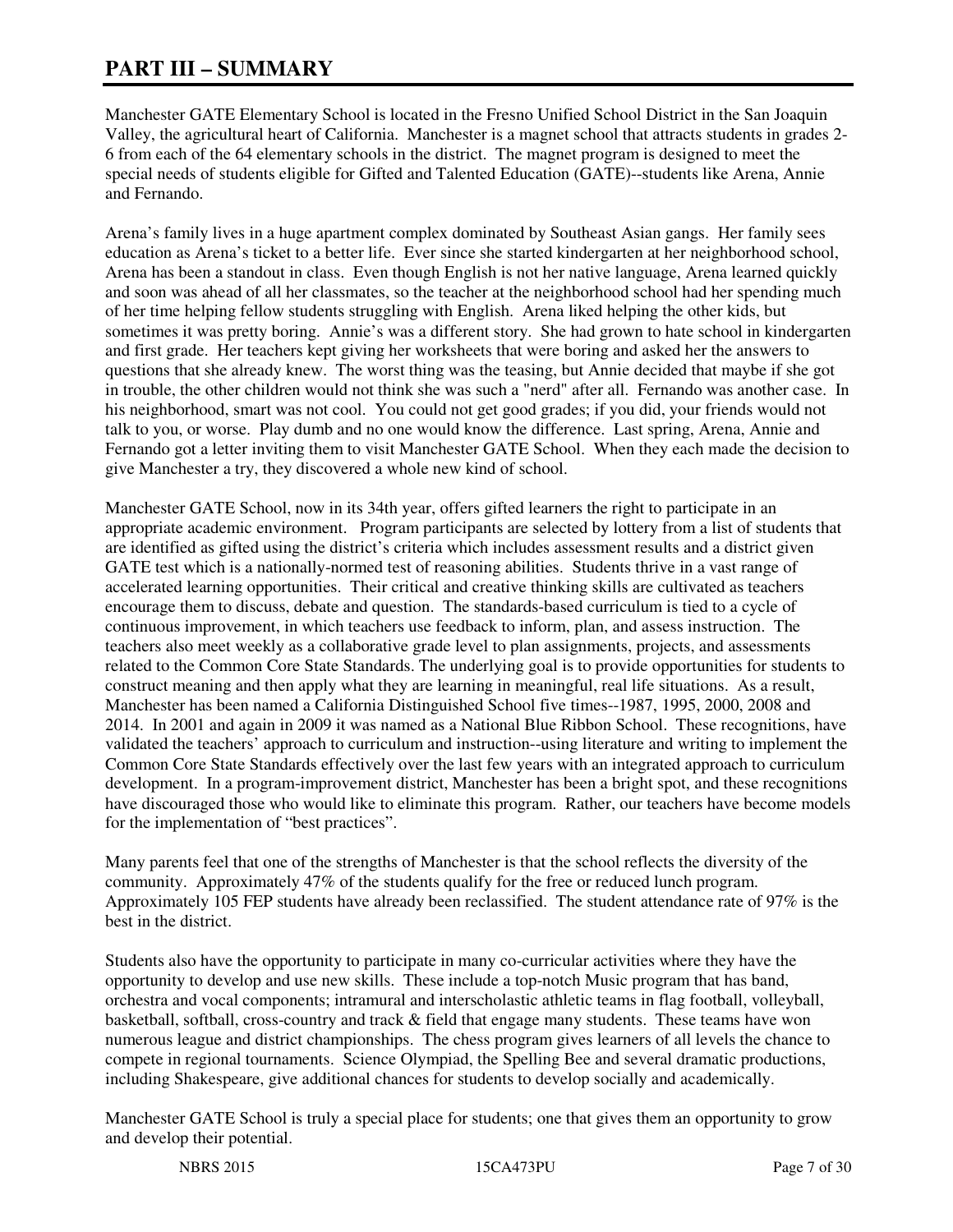### **1. Core Curriculum:**

To assist students in meeting the Common Core State Standards and to help eliminate achievement gaps, teachers use grade level content and performance standards as the foundation and then incorporate the components of a differentiated curriculum--depth, complexity, novelty and acceleration. Students develop personally and intellectually through an integrated, comprehensive curriculum that recognizes the gifted students' needs for challenging experiences.

Our school's Language Arts program has strong components in reading, writing, speaking and listening. We utilize an effective literature-based program wherein students utilize basal materials to first refine their skills, and then develop their interpretive comprehension skills through the reading of novels. Whether it is an author study--Eric Carle (second grade), Christopher Van Allsburg (4th grade) or Lawrence Yep (6th grade), or a novel study--Island of the Blue Dolphins (fourth grade), Charlotte's Web (third Grade), Light in the Forest (fifth grade), or Book Thief (sixth grade), the use of good literature allows teachers to utilize an integrated, thematic approach to meet and exceed state standards. Teachers have also implemented strategies based on research and recent staff development study to assist students in improving comprehension by accessing their schema, developing vocabulary, developing their questioning skills, and helping them infer, analyze, and synthesize while reading.

Teachers teach the writing process in informational, narrative and opinion/argument genres called for in the anchor writing standards of the Common Core. Our students are given a variety of opportunities to practice the conventions as they write across the curriculum in order to share their thinking and learning. In this way we not only strengthen and give purpose to our Language Arts program, but we also strengthen students' involvement with other curricular areas. For example Social Studies students in grades 5 and 6 utilize primary source documents as part of document-based question units (DBQ) that develop research, analysis, and writing skills.

Manchester has maintained a mathematics curriculum that is rigorous in all strands. State adopted instructional materials form the core of our mathematics program. The use of structured lesson design, math journals, projects, and a hands-on approach to learning and mastering mathematical practices is deeply embedded in the course of study. It is not unusual to see our students solving real-life problems by applying their skills; second graders study mass by "growing Gaters", third grade students study measurement by having a "snail Olympics" with pet snails, while sixth graders participate in International Boxville where they learn economic concepts by becoming merchants for a week. Fifth and sixth graders learn about fractions and decimal conversions while studying the stock market while sixth graders make scaled blueprints for a dwelling.

In science, our goal is to enable our students to construct meaning in earth, physical and life sciences as they utilize scientific processes to develop their "STEM" skills. You might see fourth graders studying electrical circuits by building circuit boards or fifth graders studying body systems or learning the periodic table. While attending an outdoor camp, sixth graders study the environment and geology concepts. Third graders study habitats and environments by studying goldfish and crayfish, while 2nd graders identify characteristics of river plants by bringing samples into their classrooms.

Our social science curriculum follows the scope and sequence outlined in the California Social Science Framework and helps students meet Common Core literacy standards as well. Again, this is an area where we differentiate the curriculum to provide a more stimulating and challenging curriculum--one where our students can utilize accelerated resources to study concepts in more depth and with more complexity. Teachers utilize quality literature to assist students in their understanding of an historical period. By utilizing research skills and writing in-depth reports, students apply skills learned in other curricular areas.

At Manchester GATE School, students are prepared for the workplace and for higher education by acquiring marketable skills such as word processing, the ability to use spreadsheets and databases, and a facility with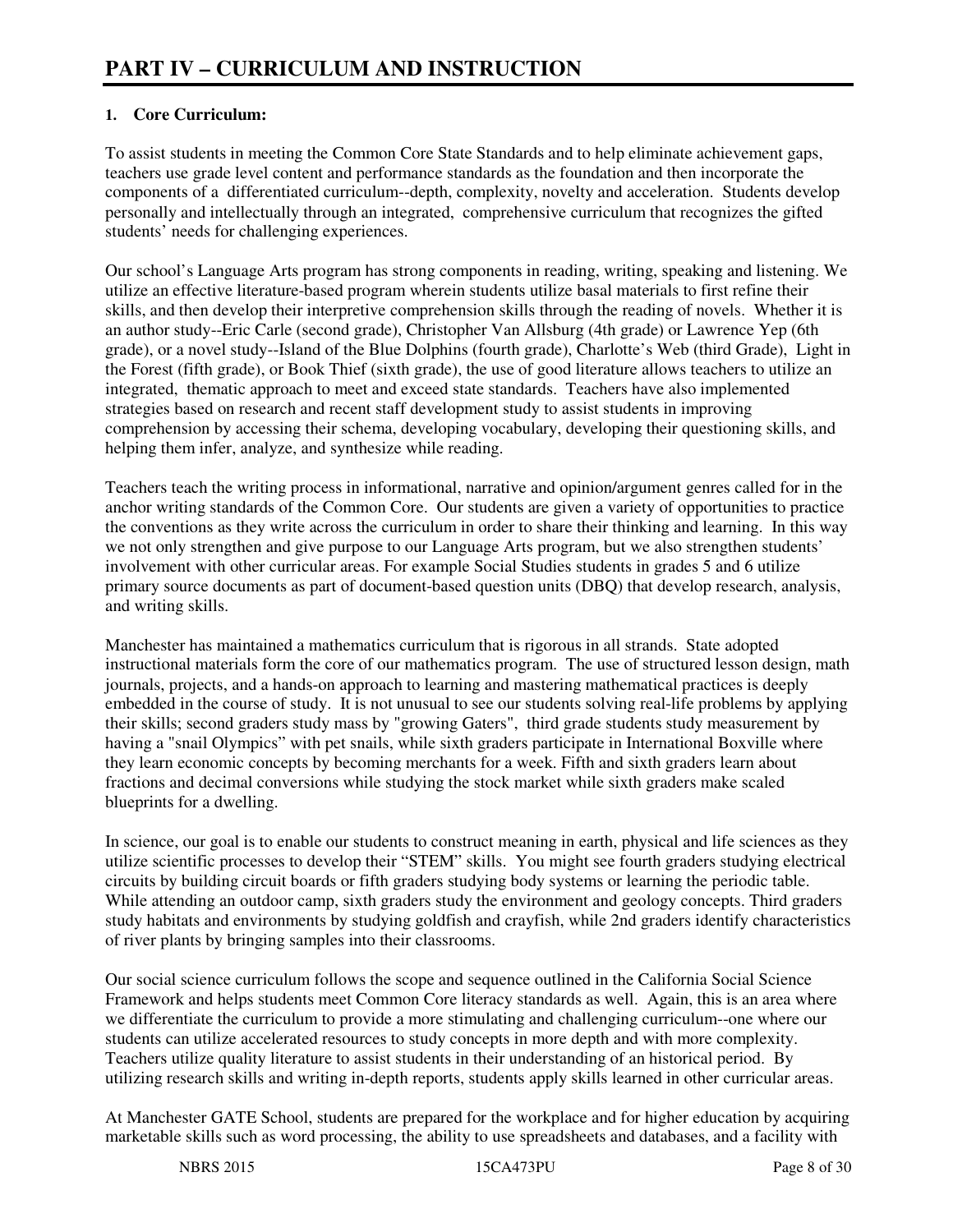Internet research. They write across the curriculum and meet high standards of fluency, accuracy and versatility in writing. Our curriculum is structured so students learn to work cooperatively and collaboratively on short term and long-term projects. They learn to ask important questions, use logic and multiple problem solving strategies, meet deadlines on time, and to achieve the standard of excellence on a given task.

#### **2. Other Curriculum Areas:**

Other curricular areas give Manchester's students a chance to explore areas of interest and give them a plethora of opportunities to apply skills and knowledge they have learned in the core-curriculum.

Our technology program has been used a great deal to enhance teaching and learning, to differentiate learning experiences for our gifted students, and to motivate and challenge them. Our web site (https://www.fresnou.org/schools/manchester) demonstrates the many ways that the use of technology enhances the curriculum and students' ability to meet standards. Second graders learn about U.S. Presidents using interactive sites. Third graders master standards related to telling time or making change. Fourth graders create powerpoint presentations about rocks and minerals. Fifth graders track hurricanes at the National Weather Service site. Sixth graders see plate tectonics illustrated. Students extend their learning time by accessing the school's website from home. Some of our teachers are also utilizing student "blogs" for writing and responding to literature and to have on-line response groups.

Our Technology Plan outlines a scope and sequence of skills based on the ISTE National Educational Technology Standards for students. All students are trained in keyboarding, word processing, the use of spreadsheets, and presentation/graphics tools in the Technology Lab. The availability of on-line resources has challenged the staff to increase instruction on how to navigate the internet safely, and how to to evaluate sources. Students now learn how to use search engines, web indices and other curricular support material on-line. On-line resources are also used for vocabulary development and to meet individual academic needs.

The Arts also play a valuable role in the curriculum of our school. Students in all grade levels in our school have opportunities to participate in an arts education curriculum including elements of music--both instrumental and vocal--theater, dance and the visual arts. The consistent use of Visual and Performing Arts standards continues to grow, and many teachers are utilizing these standards to enhance curriculum integration. Our acclaimed instrumental music program that involves about 450 students in band and orchestra, and our itinerant art teacher, also help students meet standards in this area. These programs inspire our children and give them another outlet for their abilities. Many teachers utilize Disciplined Based Art Education (DBAE) or Picturing Writing which enhance writing skills through artistic representation. The drawing of colonial self-portraits teach fifth graders mathematical proportion and the history of limners, as well as the art processes of drawing and watercolor. Second and third graders study famous artists and their techniques and then get a chance to try those methods.

Our standards-based Physical Education program stresses the physical health of our students. Fifty percent of our PE time is spent engaged in cardiovascular health activities. In the most recent California Physical Performance Testing between 56% and 86% of our students were in the "healthy zone" on the specific tests administered in the California Physical Performance Tests. The physical education component compliments the health topics that students study in class. Second graders focus on the skeleton, while other grade levels focus on a variety of bodily systems as the students learn how their body works. All grade levels study making nutritionally healthy choices.

Ours is a system that values and facilitates equity and has closed any achievement gaps. We want each student to participate in this "buffet" of curricular offerings that is enhanced by our community's diversity. All of our ethnic subgroups and significant subgroups have reached 98% in proficiency levels. Implementing the Common Core State Standards has allowed our teachers to increasingly use their creativity to enhance the entire daily curriculum that students are exposed to, and relate all offerings back to basic standards that students should meet. Fifth graders participate in simulations related to Native Americans while second graders celebrate Chinese New Year. Cinco de Mayo and other important events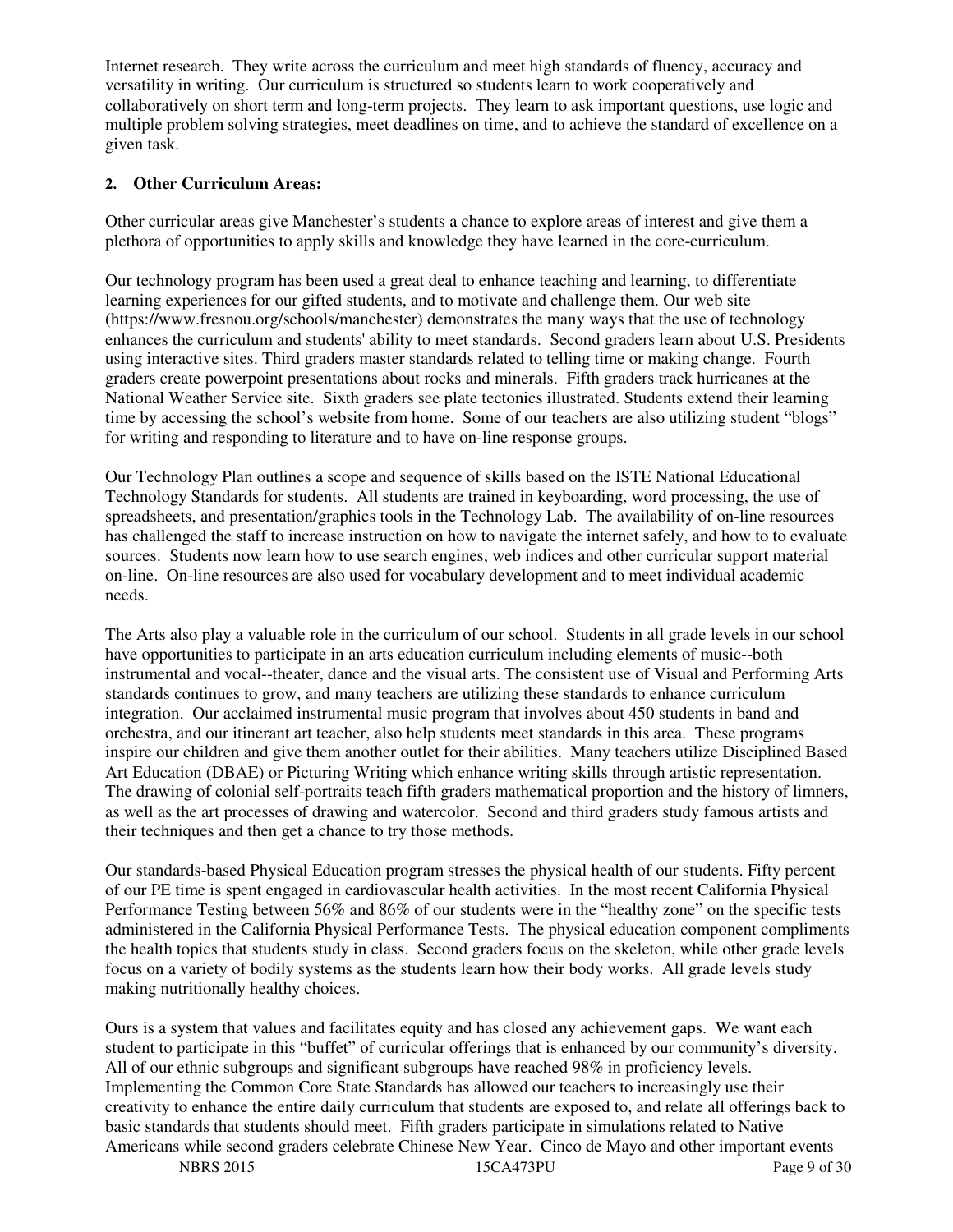such as Black History Month and Women in History are also highlighted. Sixth graders study comparative religions and parents come to school to present information about their culture and customs and relate it to specific learning in social studies. We live our diversity each day when children from diverse backgrounds work together in multidisciplinary projects teaching each other how cultures think and what they value.

#### **3. Instructional Methods and Interventions:**

The unique academic, social and emotional needs of gifted students form the basis for our program at Manchester School. The staff uses a wide-range of instructional methods to meet the learning needs of all students. Much of the initial instruction takes place in a direct-teaching model using a variety of grouping strategies. Academic support is provided by using grade level content and performance standards as a foundation and then incorporating the components of a differentiated curriculum--depth, complexity, novelty and acceleration—to meet their academic needs. Among many characteristics of the gifted learner are four that have implications for our instructional methods. First, students have heightened powers of concentration. This allows the Manchester teacher to focus on in-depth work in areas of interest and to challenge the student using flexible scheduling for curriculum work. Second, students have the ability to make connections and establish relationships among disparate data. This allows our teachers to utilize integrated curriculum strategies incorporating the humanities and the arts. Third, gifted learners have the ability to memorize rapidly and well. This allows our teachers to accelerate the presentation of basic skills and concepts, thereby providing time to study curricular areas in depth. Fourth, our students also have multiple interests and a broad information base. Teachers therefore provide an opportunity for students to select areas of interest to study. Teachers accelerate the curriculum where appropriate. Students study topics in depth to help them construct meaning for future application in solving problems. Students are allowed and encouraged to study more complex topics to add to their knowledge base and see different points of view.

With the advent of the Common Core State Standards, teachers utilize direct instruction, and a variety of practice techniques, and then give students opportunities to apply their learning to solve problems. Students are taught the "criteria for success" and review rubrics that will be used to evaluate their learning. Writing across the curriculum is used to assess learning as much as possible.

Formal interventions are provided to students based on periodic benchmark data. Teachers provide interventions to enable all students to successfully access the accelerated curriculum. Our small English Learner population also receives sheltered instruction as well as targeted English Language Development instruction when necessary.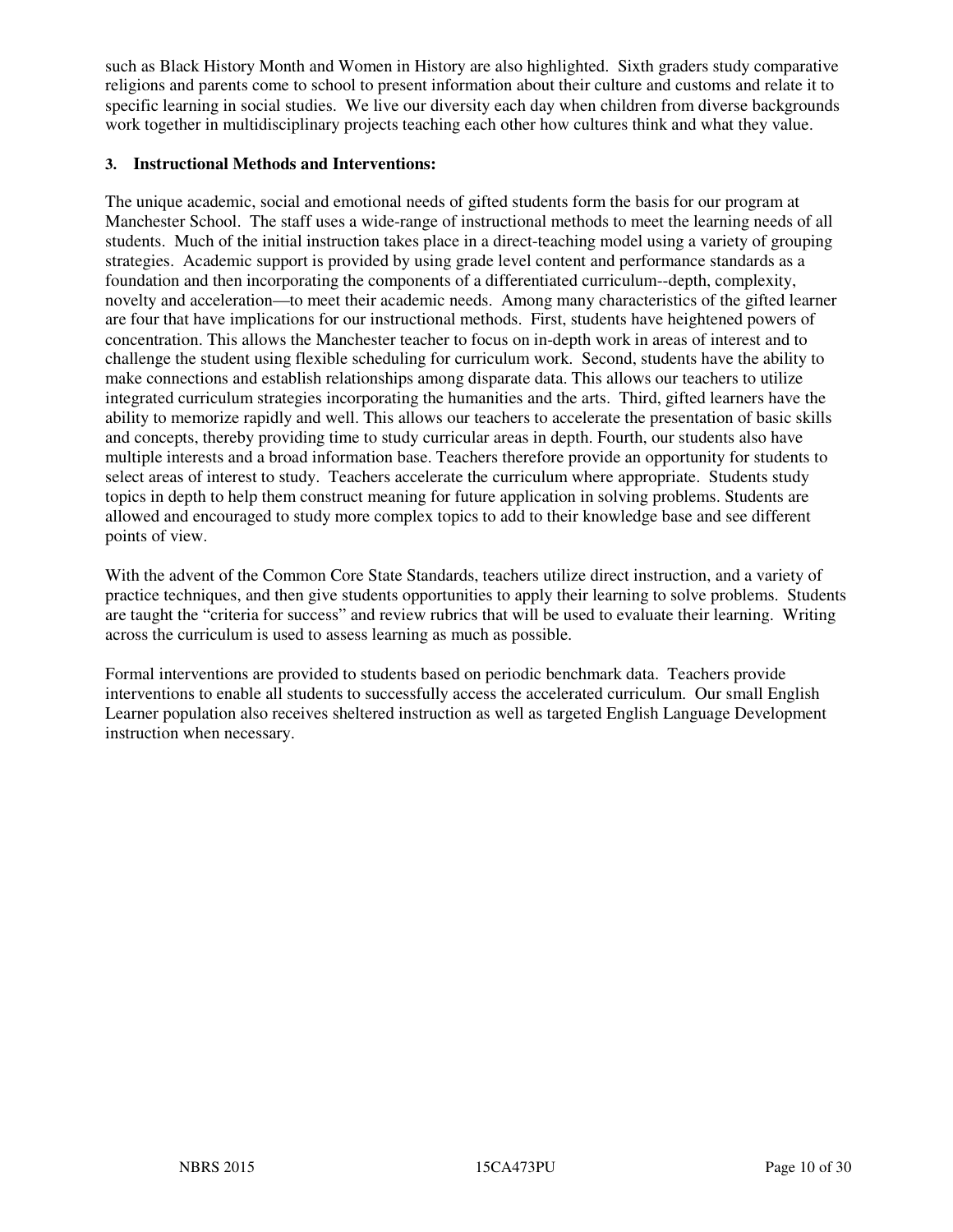#### **1. Assessment Results Narrative Summary:**

Manchester GATE School has a rich tradition of excellent academic achievement. The assessment results from the five-year period of 2009-2013 continue to tell a very positive story of student achievement. In each of these years achievement levels have placed our school among the top ten schools in California.

School-wide, our students' performance on state summative assessment tests in English Language Arts continues to show very high levels. In 2013, 99% of our students were proficient and 80% were advanced. When data from our subgroups are analyzed they reveal some great trends. Our socioeconomic subgroup showed 85% scoring advanced. All of our significant subgroups—socioeconomic disadvantaged, Hispanic, Asian, and White students all reflect the same achievement levels. In fact, regardless of the number of students in a subgroup, the data story is the same—over 98% are proficient and 60-85% are advanced.

In mathematics the story is equally impressive. 98% of our students school-wide scored at proficient or advanced levels during the 2013 testing year (the most current year summative data was administered in California) with 80% scoring advanced. Subgroup data reveals more impressive information. Our socioeconomically disadvantaged subgroup had 99% scoring proficient while 86% scored advanced. All of our significant subgroups reflected the same type of achievement levels.

In California fifth graders are also assessed in Science. Our fifth graders have increased their proficiency levels from 79% in 2005 to a whopping 97% in 2013. These results speak well for the curricular program that is implemented for our students that features writing across the curriculum, a differentiated curriculum, and effective instructional practices.

We are proud of our assessment results! In 2012 our Academic Performance Index was 998 which was the 2nd best mark in the state of California. Our API of 996 in 2013 was again among the top five schools in the state. These results are a tribute to the dedication and commitment of our students and teachers.

#### **2. Assessment for Instruction and Learning and Sharing Assessment Results:**

A cornerstone of our system is data and its analysis. Our district's Information System (Atlas) enables staff to review a variety of benchmark and summative data to analyze our school program's strengths and weaknesses. It also enables teachers to do the same type of analysis for their own classroom program in mathematics and language arts. Reports available help assess and monitor student strengths and weaknesses and their progress toward meeting standards. This helps teachers map their curriculum and plan instructional strategies. For example, in reading we emphasize direct instruction toward vocabulary development and interpretive comprehension skills since they are relative weaknesses for many of our students. We then receive disaggregated assessment scores that help us review the impact of our curricular program on various groups and students. By studying these results, Manchester's teachers can improve the alignment between their teaching and the rigorous Common Core State Standards to eliminate any gaps.

Teachers have begun to use "common assignments" related to the CCSS to provide further analysis of teaching and learning. Grade levels administer a common assignment each quarter and then utilize a rubric to score them. Teachers compare results to instructional strategies used and meet with colleagues to discuss their effectiveness.

Manchester School communicates a variety of assessment results to parents. Results of the annual STAR testing are mailed directly to parents within two weeks of the release of this information and they are discussed during parent conferences. Teachers communicate with parents through the use of Atlas' Parent Portal, or weekly reports for each student so that parents can monitor progress in meeting grade-level standards. Many teachers are posting important classroom information on their webpage or sending home narrative letters each week to help their parents stay informed. By clear, regular two-way communication with our stakeholders we facilitate their partnership with us in monitoring the progress of their children.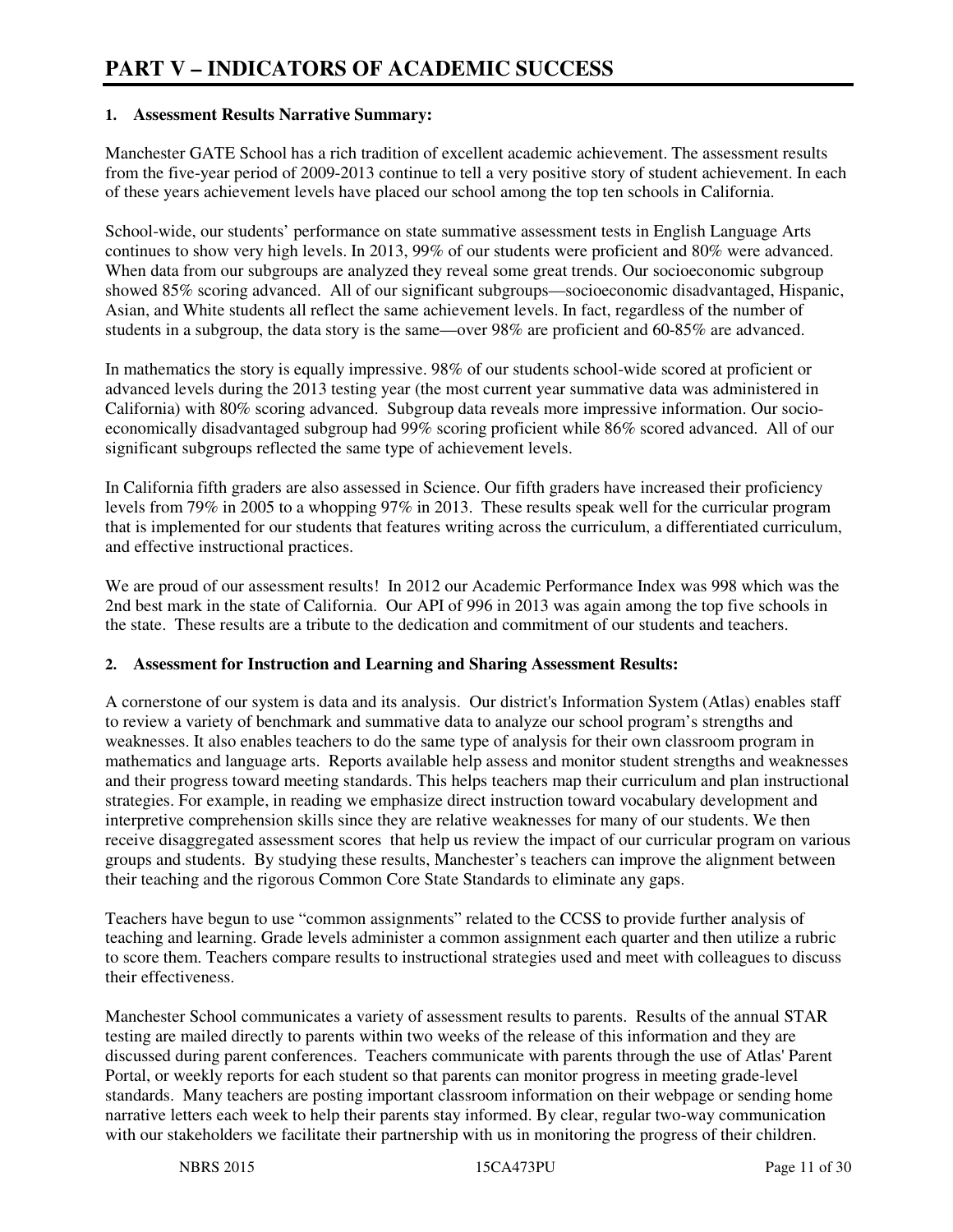# **1. School Climate/Culture**

In addition to a challenging, engaging curricular program, and since gifted students bring a wide variety of interests and abilities to our school, co-curricular activities are critical to students' emotional, social, and physical well-being. As a result, Manchester GATE School provides many opportunities for our students to participate in co-curricular activities including performing arts, athletics, student government, and academic competitions. Since teachers are critical components of our co-curricular offerings it also creates many opportunities for positive relationships with students outside the classroom environment.

Our Instrumental Music program is highly developed. Over 100 students in the fourth-sixth grades are in beginning band classes, while approximately sixty students are in our Concert Band. Many of those students will also play in the Jazz Band. Our orchestra program is offered to students in second-sixth grade and features about 100 students in beginning classes, while another group of about thirty students participate in intermediate and advanced classes. All of these students participate in three concerts each year. Over 100 of our students participate in a choral music program by rehearsing and performing with the Manchester Melodies. Our Art teacher works with each student in our school.

Our athletic program features interscholastic competitions and intra-mural activities during the noon hour. Interscholastic teams in football, volleyball, basketball, and softball have won several league and district championships. One-hundred and fifty students have participated on our school's championship crosscountry and track teams. The intramural program is very broad based. Most of the third and fourth graders play on class teams that compete in a range of activities. Fifth and sixth graders participate in their intramural program in more highly organized flag football, volleyball, basketball, and co-ed softball leagues. This athletic program assists in the social/emotional development of our students, and helps them develop a positive self-image about their physical abilities.

Our students have opportunities to participate in competitions and activities that feature their academic abilities. Over seventy of our students participate in the Peach Blossom Oral Interpretation Festival. Many students participate in the Science Olympiad each year, while a Chess Club gives students the opportunity to develop and apply problem solving strategies. The Journalism Club helps produce the quarterly school newspaper, The GATER Gazette. A newly formed robotics club is gaining momentum as well!

A comprehensive co-curricular program develops a sense of community at our school, fosters school pride, and gives additional ways for students to apply and utilize their abilities while being engaged with their school. This helps make Manchester GATE School a great place for students and teachers alike and creates a climate of engagement, enthusiasm and accomplishment.

#### **2. Engaging Families and Community**

We have several strategies and activities in place at Manchester School to ensure that families are engaged as collaborative partners with us in the education of their children. This process begins even before students are formally enrolled when we host information nights to help parents and prospective students understand our school's program so they can make an informed decision about whether to attend. By making the parents part of the recruitment and orientation process, they become an active part of the team that is working on behalf of their children. The welcome back "ice-cream social" further enhances this sense of community. At our annual Back to School/Curriculum Night, between 70-95% of the students are represented by their parents who participate in a presentation about the curriculum that will be presented in that classroom. The principal hosts a session to discuss the school's vision and the issues important to the total school program. All of our parents and students receive and sign a parent/teacher/ student/administrator compact which outlines the expectations of all groups. One hundred percent of our parents participate in parent conferences at the end of the first quarter. Quarterly report cards are issued. Many of the teachers utilize regular weekly reports which enable parents to know and understand the progress their children are making. Each Monday the students take home pertinent information about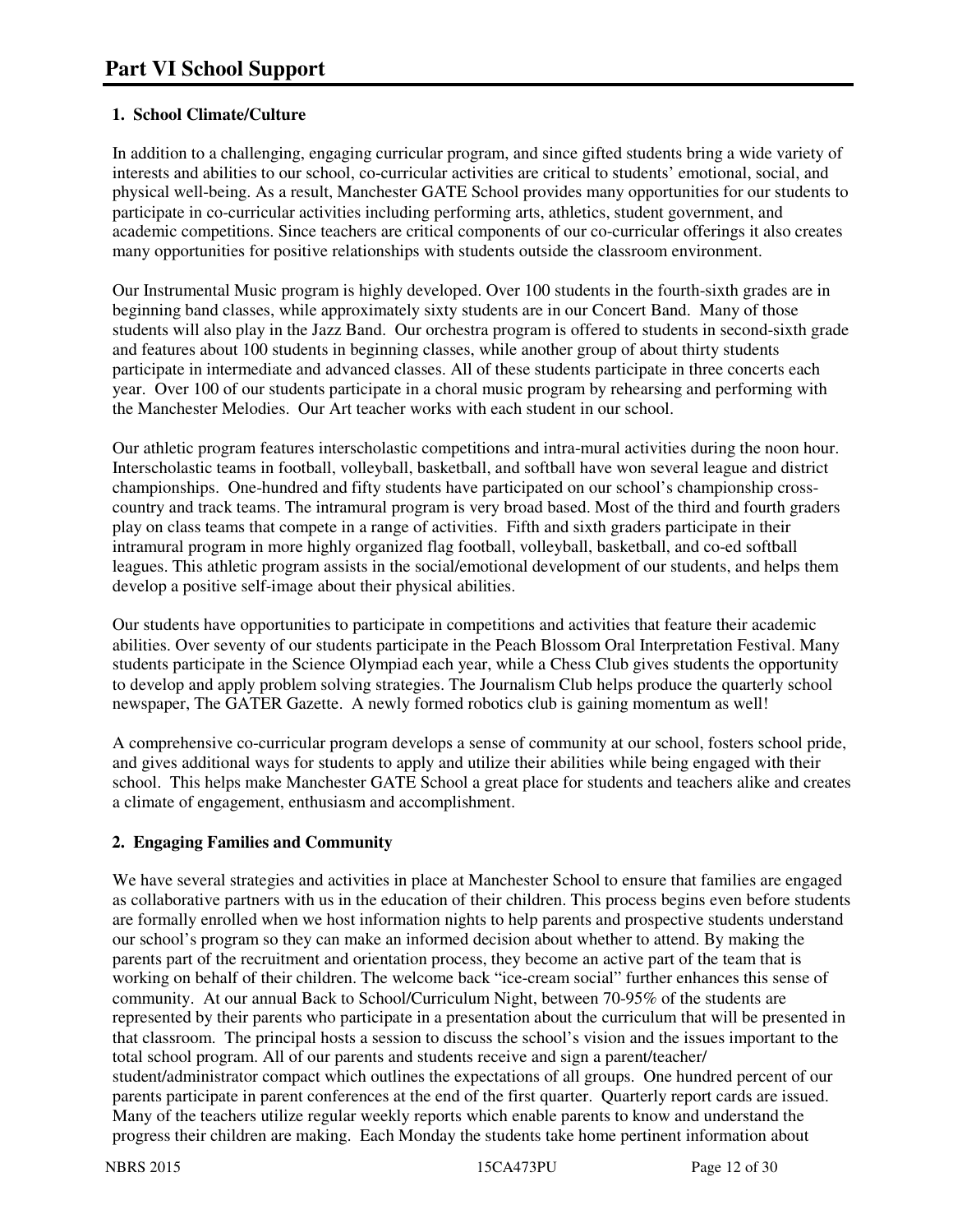school activities that gives school leadership a chance to communicate with the school community about issues of importance.

All parents are also encouraged to lend help and/or expertise in the classroom. A survey is sent home the first day of school to solicit and encourage parents to share their expertise. Many parents serve as resources for our classrooms. Parents speak about archaeology, blood and the circulatory system in classrooms. Parents from other cultures also share information with students. Parent volunteers also comprise an integral part of our school and its success, and allow many parents to be involved with their children's education.

Statistics that we monitor provide some illumination. In our Spring 2014 Parent Survey 98% thought that we do an exemplary job of making parents feel welcome at the school. 93% said they participated in school-sponsored activities. At Grandparents Day, held each November, almost 400 students have grandparents attend a special lunch in their honor and then escort them on tours of their classrooms. All of these activities help engage parents and help families feel like they are part of the educational process in place at Manchester School.

#### **3. Professional Development**

The school's professional development model has enabled teachers and administrators to identify needs as they emerge, and has also allowed teachers to develop and refine skills necessary to meet our unique student needs.

Our staff members are active participants in our Professional Learning Community and enjoy opportunities to meet in grade level accountable community meetings. On all of these occasions there is respect for ideas from all sources and a willingness to share successes and discuss areas for improvement. Teacher collaboration is encouraged so that faculty members can share and develop their expertise because, "What you get should not be determined by who you get."

During the last several years, with the increased emphasis on rigorous performance and content standards, and now with the implementation of the Common Core State Standards in California, we have targeted areas that help our already high-achieving students, i.e. strategies for vocabulary development and strategies for comprehension of narrative and expository text. These are traditionally areas where data has indicated an opportunity for improvement. The staff has also studied resources related to improving our differentiated curriculum for GATE students, improving writing skills, strategies for reading expository text, Marzano's strategies for improving student achievement, summarization and strategies that proficient readers utilize. All of these have increased our teachers' skill sets.

Among the titles studied by the entire staff recently are: Non-Fiction Matters (Harvey, 1998), Mosaic of Thought (Keene & Zimmerman, 1997), Strategies that Work (Harvey & Goudvis, 2000), A Framework for Understanding Poverty (Payne, 1996), Tools of Engagement (Jensen, 2003), Skillful Teacher (Saphier, 2008), Mindset (Dweck, 2006), Notice & Note (Beers and Probst, 2013), Pathways to the Common Core (Calkins, 2012) and most recently, Assignments Matter (Dougherty, 2012). The content of these books has given teachers many strategies that are seen in classrooms on a daily basis.

We have also invested a substantial amount of professional development time in technology. Teachers have learned how to integrate technology into their classroom curriculum by discovering websites that can extend learning opportunities. Teachers have learned how to use the internet to supplement their curriculum, help them focus on standards, and find new strategies or lessons. They have learned to create rubrics, use interactive web sites to help their students increase their engagement and achievement, and as an effective way for students to share knowledge. Increased student engagement is a visible example of the impact of the infusion of technology into the curriculum.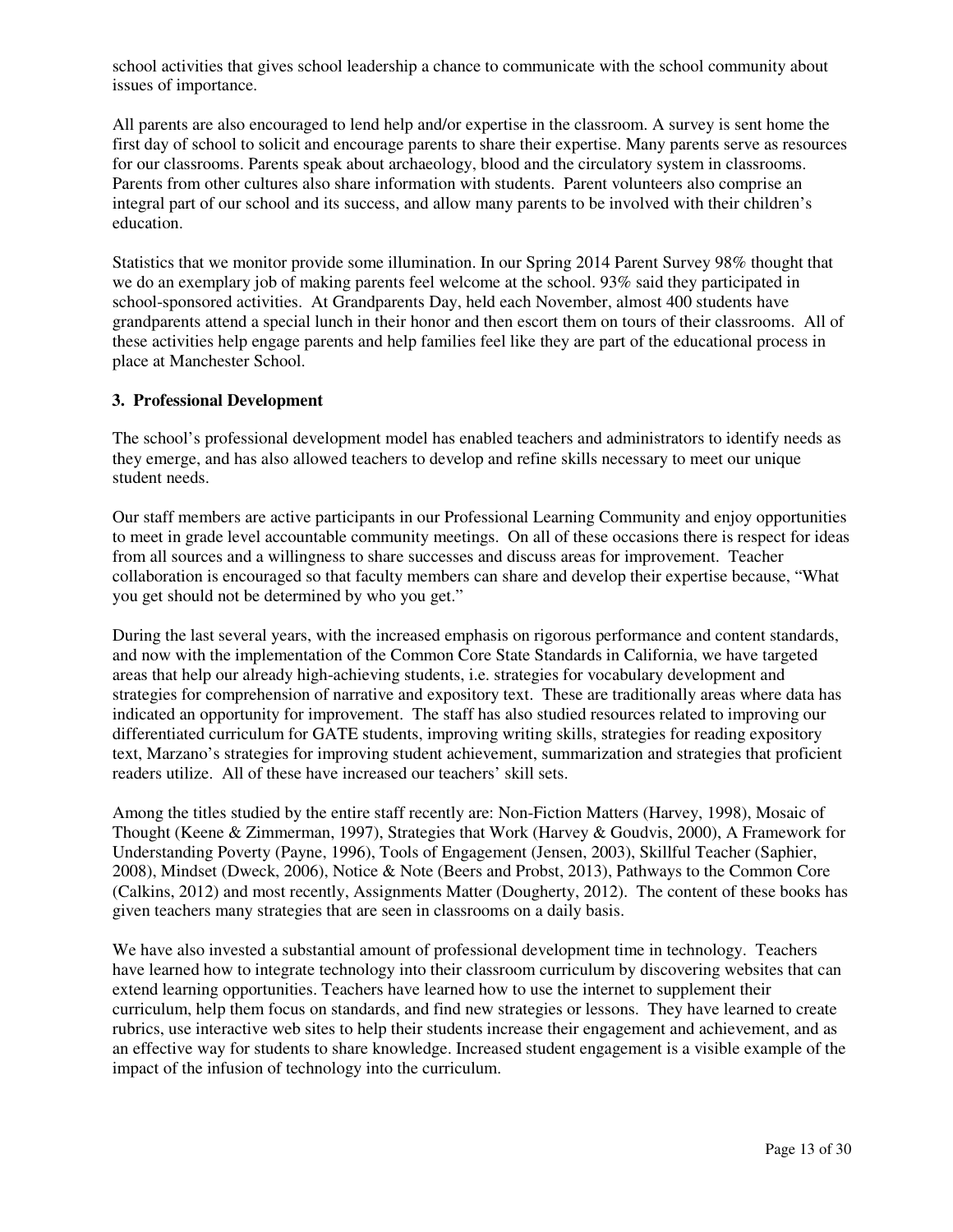#### **4. School Leadership**

The school leadership team believes it is important to share the vision and mission of the school. Before the school year even begins the principal meets with groups of staff to discuss issues of importance. During the initial staff meeting of the school year, the principal takes time to "chart the course" to help bring the school's achievement goals into focus. She also shares this vision with parents at our annual Back to School Night.

The leadership style of the principal is one of high visibility and easy accessibility to students, staff and parents. The Principal and Vice-Principal are highly involved with students and able to address most by their name. While practicing "management by walking around," the principal is always filtering information related to the school program. In this way, the principal helps establish the instructional emphasis for the school and keeps goals in focus. In addition, each teacher is an instructional leader within their classroom while at the same time being an integral part of our schoolwide professional learning community.

The principal and the leadership team share instructional leadership with grade levels' Accountable Communities. The principal works with the leadership team and all stakeholders to determine the direction and goals for the school. They also help chart the course for necessary staff development in light of school needs and district initiatives. The Principal facilitates regular action planning within the accountable communities where teachers review data to determine academic focus areas for improved student achievement. Action planning is part of our "cycle of continuous improvement", where we periodically analyze progress toward our learning goals and look for gaps in achievement and areas that we need to emphasize in our instructional program.

By sharing information and facilitating these periodic improvement processes, the principal moves the Manchester School community forward as a "professional learning community"—another critical component of Leadership. School leadership also plans for the use of speakers who work with our faculty, selected staff attendance at conferences, and professional reading. These strategies help us attain our school goals and also help create additional leadership opportunities for teachers. By keeping the vision of the school in focus, encouraging involvement and ownership in setting goals, having a positive attitude, and developing our human resources by implementing pertinent staff development, the school's leadership continues to strive toward the realization of our school's mission.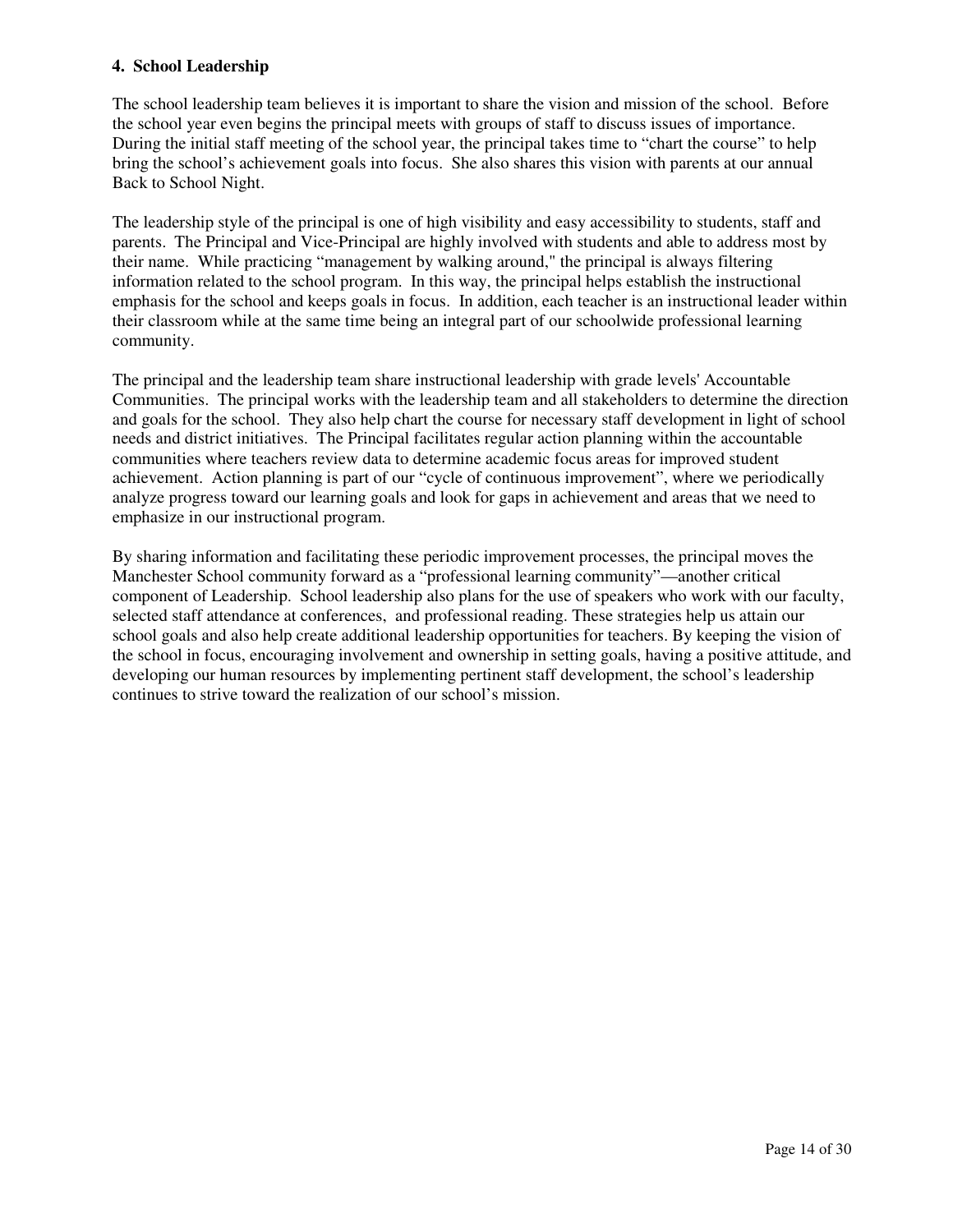| <b>Subject: Math</b>                          | <b>Test:</b> California Standards Test (CST's) |
|-----------------------------------------------|------------------------------------------------|
| <b>All Students Tested/Grade: 3</b>           | <b>Edition/Publication Year: N/A</b>           |
| <b>Publisher:</b> Educational Testing Service |                                                |

| School Year                      | 2013-2014      | 2012-2013        | $\overline{2011}$ -2012 | 2010-2011       | 2009-2010      |
|----------------------------------|----------------|------------------|-------------------------|-----------------|----------------|
| Testing month                    | May            | May              | May                     | May             | May            |
| <b>SCHOOL SCORES*</b>            |                |                  |                         |                 |                |
| Proficient and above             | 98             | 100              | 99                      | 100             | 100            |
| Advanced                         | 95             | 92               | $\overline{97}$         | $\overline{95}$ | 96             |
| Number of students tested        | 121            | 114              | 99                      | 98              | 96             |
| Percent of total students tested | 100            | 100              | 100                     | 100             | 100            |
| Number of students tested with   |                |                  |                         |                 |                |
| alternative assessment           |                |                  |                         |                 |                |
| % of students tested with        | $\overline{0}$ | $\boldsymbol{0}$ | $\overline{0}$          | $\theta$        | $\overline{0}$ |
| alternative assessment           |                |                  |                         |                 |                |
| <b>SUBGROUP SCORES</b>           |                |                  |                         |                 |                |
| 1. Free and Reduced-Price        |                |                  |                         |                 |                |
| Meals/Socio-Economic/            |                |                  |                         |                 |                |
| <b>Disadvantaged Students</b>    |                |                  |                         |                 |                |
| Proficient and above             | 100            | 100              | 96                      | 100             | 100            |
| Advanced                         | 95             | 90               | 96                      | 90              | 97             |
| Number of students tested        | 37             | 41               | 23                      | 20              | 30             |
| 2. Students receiving Special    |                |                  |                         |                 |                |
| <b>Education</b>                 |                |                  |                         |                 |                |
| Proficient and above             |                |                  |                         |                 |                |
| Advanced                         |                |                  |                         |                 |                |
| Number of students tested        |                |                  |                         |                 |                |
| 3. English Language Learner      |                |                  |                         |                 |                |
| <b>Students</b>                  |                |                  |                         |                 |                |
| Proficient and above             |                |                  |                         |                 |                |
| Advanced                         |                |                  |                         |                 |                |
| Number of students tested        |                |                  |                         |                 |                |
| 4. Hispanic or Latino            |                |                  |                         |                 |                |
| <b>Students</b>                  |                |                  |                         |                 |                |
| Proficient and above             | 100            | 100              | 96                      | 100             | 100            |
| Advanced                         | 97             | 92               | 96                      | 95              | 90             |
| Number of students tested        | 34             | $\overline{36}$  | 26                      | 21              | 19             |
| 5. African - American            |                |                  |                         |                 |                |
| <b>Students</b>                  |                |                  |                         |                 |                |
| Proficient and above             |                |                  |                         |                 |                |
| Advanced                         |                |                  |                         |                 |                |
| Number of students tested        |                |                  |                         |                 |                |
| <b>6. Asian Students</b>         |                |                  |                         |                 |                |
| Proficient and above             | 100            | 100              | 100                     | 100             | 100            |
| Advanced                         | 67             | 80               | 100                     | 100             | 100            |
| Number of students tested        | 6              | 5                | 11                      | 10              | 8              |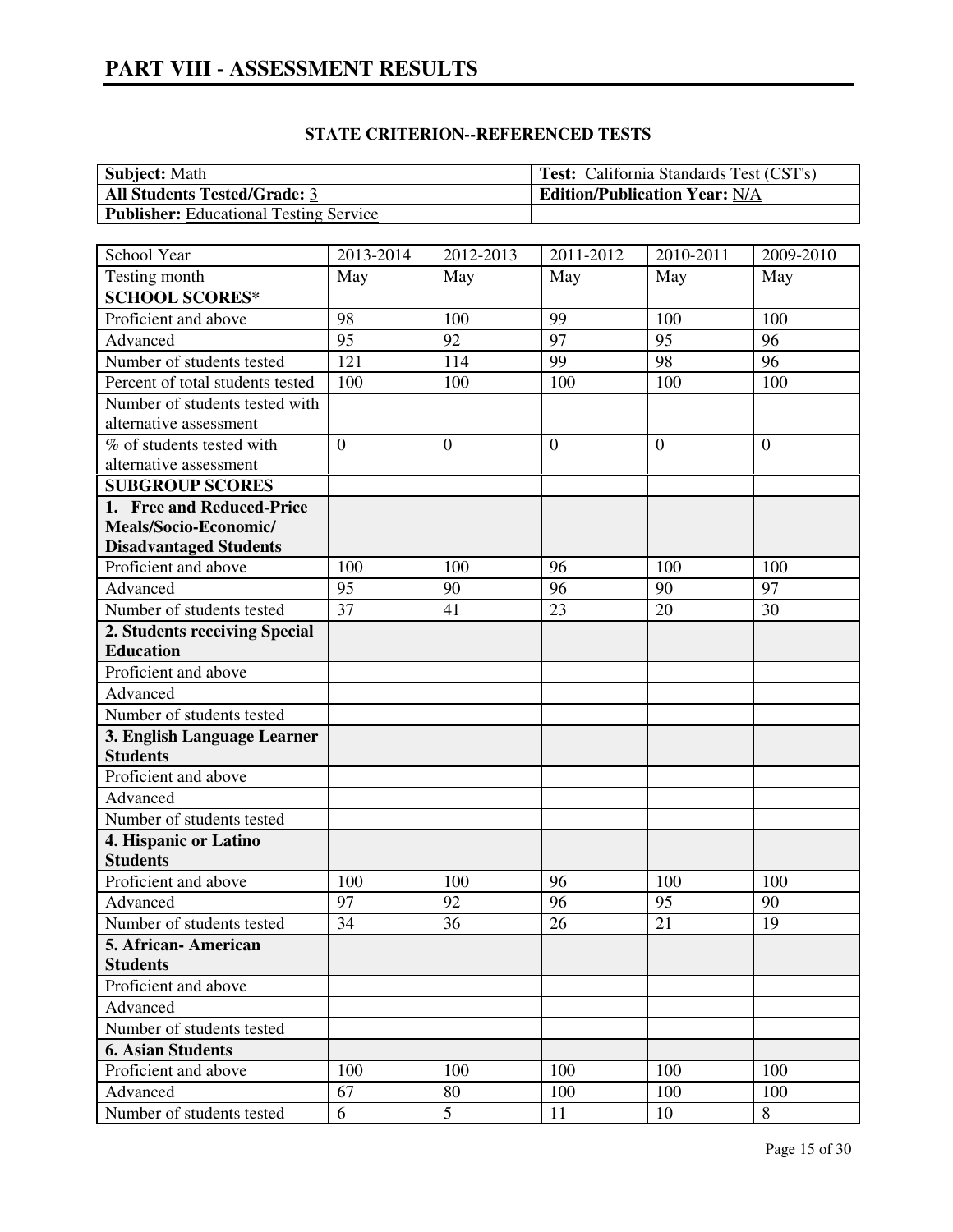| School Year                      | 2013-2014 | 2012-2013 | 2011-2012 | 2010-2011 | 2009-2010 |
|----------------------------------|-----------|-----------|-----------|-----------|-----------|
| 7. American Indian or            |           |           |           |           |           |
| <b>Alaska Native Students</b>    |           |           |           |           |           |
| Proficient and above             |           |           |           |           |           |
| Advanced                         |           |           |           |           |           |
| Number of students tested        |           |           |           |           |           |
| 8. Native Hawaiian or other      |           |           |           |           |           |
| <b>Pacific Islander Students</b> |           |           |           |           |           |
| Proficient and above             |           |           |           |           |           |
| Advanced                         |           |           |           |           |           |
| Number of students tested        |           |           |           |           |           |
| 9. White Students                |           |           |           |           |           |
| Proficient and above             | 98        | 100       | 100       | 100       | 100       |
| Advanced                         | 96        | 94        | 97        | 97        | 97        |
| Number of students tested        | 77        | 67        | 63        | 61        | 58        |
| 10. Two or More Races            |           |           |           |           |           |
| identified Students              |           |           |           |           |           |
| Proficient and above             |           |           |           |           |           |
| Advanced                         |           |           |           |           |           |
| Number of students tested        |           |           |           |           |           |
| 11. Other 1: Other 1             |           |           |           |           |           |
| Proficient and above             |           |           |           |           |           |
| Advanced                         |           |           |           |           |           |
| Number of students tested        |           |           |           |           |           |
| 12. Other 2: Other 2             |           |           |           |           |           |
| Proficient and above             |           |           |           |           |           |
| Advanced                         |           |           |           |           |           |
| Number of students tested        |           |           |           |           |           |
| 13. Other 3: Other 3             |           |           |           |           |           |
| Proficient and above             |           |           |           |           |           |
| Advanced                         |           |           |           |           |           |
| Number of students tested        |           |           |           |           |           |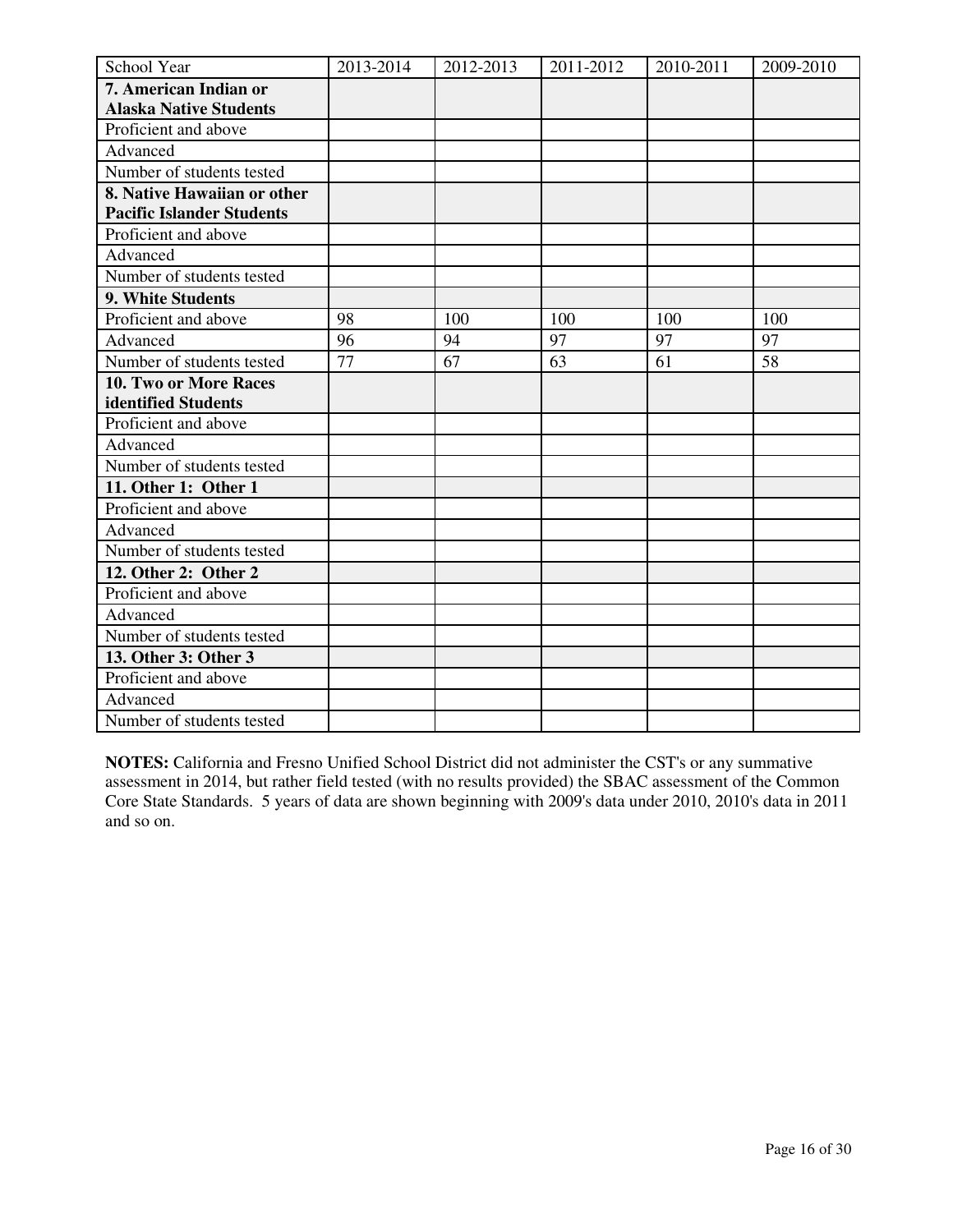| <b>Subject:</b> Math                          | <b>Test:</b> California Standards Test (CST's) |
|-----------------------------------------------|------------------------------------------------|
| <b>All Students Tested/Grade: 4</b>           | <b>Edition/Publication Year: N/A</b>           |
| <b>Publisher:</b> Educational Testing Service |                                                |

| School Year                                    | 2013-2014      | 2012-2013      | 2011-2012      | 2010-2011      | 2009-2010      |
|------------------------------------------------|----------------|----------------|----------------|----------------|----------------|
| Testing month                                  | May            | May            | May            | May            | May            |
| <b>SCHOOL SCORES*</b>                          |                |                |                |                |                |
| Proficient and above                           | 100            | 98             | 98             | 98             | 99             |
| Advanced                                       | 89             | 93             | 91             | 89             | 93             |
| Number of students tested                      | 164            | 163            | 162            | 158            | 159            |
| Percent of total students tested               | 100            | 100            | 100            | 100            | 100            |
| Number of students tested with                 |                |                |                |                |                |
| alternative assessment                         |                |                |                |                |                |
| % of students tested with                      | $\overline{0}$ | $\overline{0}$ | $\overline{0}$ | $\overline{0}$ | $\overline{0}$ |
| alternative assessment                         |                |                |                |                |                |
| <b>SUBGROUP SCORES</b>                         |                |                |                |                |                |
| 1. Free and Reduced-Price                      |                |                |                |                |                |
| Meals/Socio-Economic/                          |                |                |                |                |                |
| <b>Disadvantaged Students</b>                  |                |                |                |                |                |
| Proficient and above                           | 100            | 98             | 94             | 97             | 98             |
| Advanced                                       | 81             | 91             | 87             | 83             | 88             |
| Number of students tested                      | 70             | 67             | 47             | 65             | 64             |
| 2. Students receiving Special                  |                |                |                |                |                |
| <b>Education</b>                               |                |                |                |                |                |
| Proficient and above                           |                |                |                |                |                |
| Advanced                                       |                |                |                |                |                |
| Number of students tested                      |                |                |                |                |                |
| 3. English Language Learner<br><b>Students</b> |                |                |                |                |                |
| Proficient and above                           |                |                |                |                |                |
| Advanced                                       |                |                |                |                |                |
| Number of students tested                      |                |                |                |                |                |
| 4. Hispanic or Latino                          |                |                |                |                |                |
| <b>Students</b>                                |                |                |                |                |                |
| Proficient and above                           | 100            | 98             | 100            | 98             | 98             |
| Advanced                                       | 87             | 95             | 92             | 86             | 85             |
| Number of students tested                      | 61             | 60             | 49             | 44             | 53             |
| 5. African-American                            |                |                |                |                |                |
| <b>Students</b>                                |                |                |                |                |                |
| Proficient and above                           |                |                |                |                |                |
| Advanced                                       |                |                |                |                |                |
| Number of students tested                      |                |                |                |                |                |
| <b>6. Asian Students</b>                       |                |                |                |                |                |
| Proficient and above                           | 100            | 100            | 100            | 100            | 100            |
| Advanced                                       | 80             | 96             | 100            | 96             | 93             |
| Number of students tested                      | 15             | 24             | 16             | 24             | 14             |
| 7. American Indian or                          |                |                |                |                |                |
| <b>Alaska Native Students</b>                  |                |                |                |                |                |
| Proficient and above                           |                |                |                |                |                |
| Advanced                                       |                |                |                |                |                |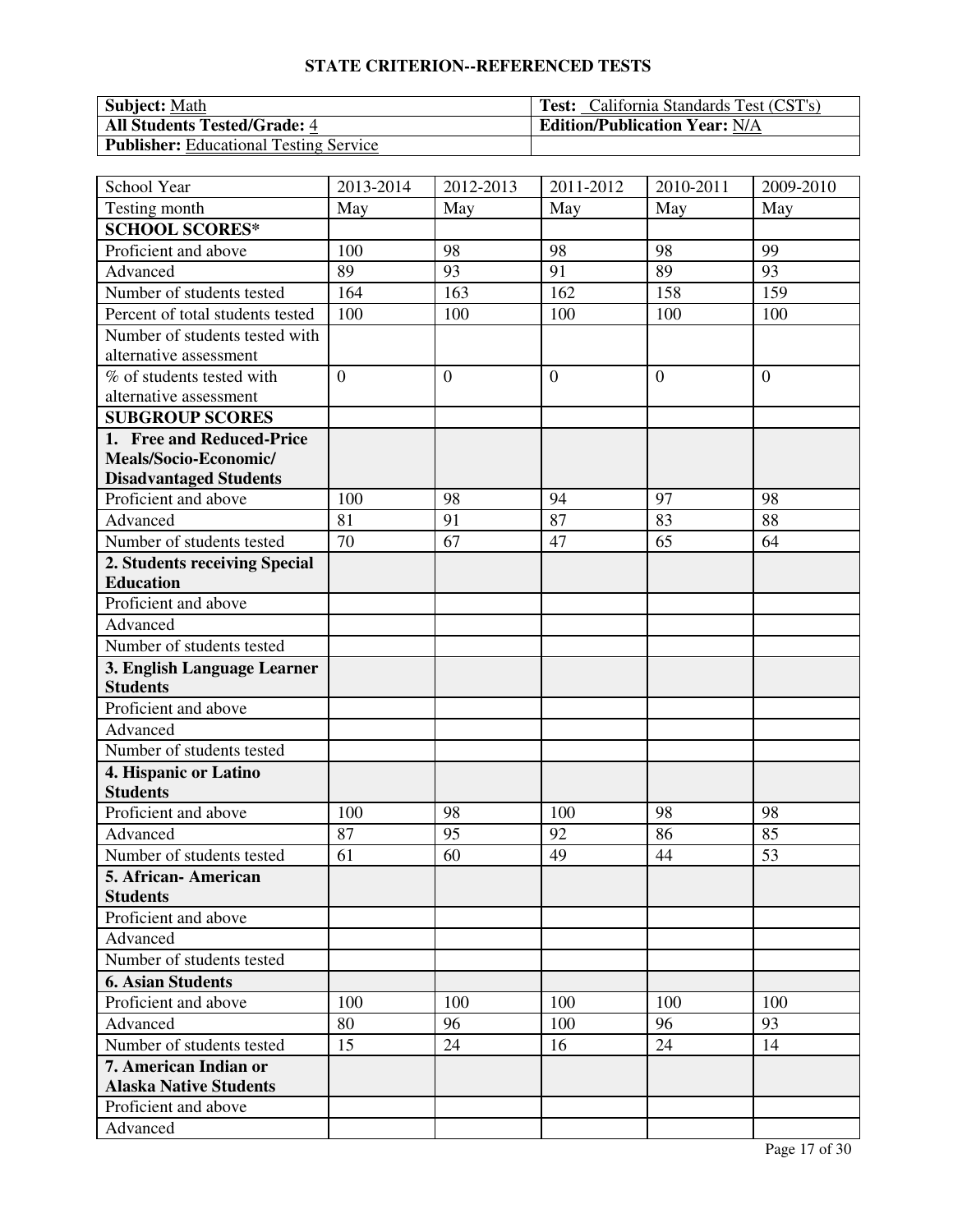| School Year                      | 2013-2014 | 2012-2013 | 2011-2012 | 2010-2011 | 2009-2010 |
|----------------------------------|-----------|-----------|-----------|-----------|-----------|
| Number of students tested        |           |           |           |           |           |
| 8. Native Hawaiian or other      |           |           |           |           |           |
| <b>Pacific Islander Students</b> |           |           |           |           |           |
| Proficient and above             |           |           |           |           |           |
| Advanced                         |           |           |           |           |           |
| Number of students tested        |           |           |           |           |           |
| 9. White Students                |           |           |           |           |           |
| Proficient and above             | 100       | 97        | 96        | 99        | 100       |
| Advanced                         | 93        | 90        | 88        | 90        | 96        |
| Number of students tested        | 81        | 69        | 86        | 70        | 80        |
| 10. Two or More Races            |           |           |           |           |           |
| identified Students              |           |           |           |           |           |
| Proficient and above             |           |           |           |           |           |
| Advanced                         |           |           |           |           |           |
| Number of students tested        |           |           |           |           |           |
| 11. Other 1: Other 1             |           |           |           |           |           |
| Proficient and above             |           |           |           |           |           |
| Advanced                         |           |           |           |           |           |
| Number of students tested        |           |           |           |           |           |
| 12. Other 2: Other 2             |           |           |           |           |           |
| Proficient and above             |           |           |           |           |           |
| Advanced                         |           |           |           |           |           |
| Number of students tested        |           |           |           |           |           |
| 13. Other 3: Other 3             |           |           |           |           |           |
| Proficient and above             |           |           |           |           |           |
| Advanced                         |           |           |           |           |           |
| Number of students tested        |           |           |           |           |           |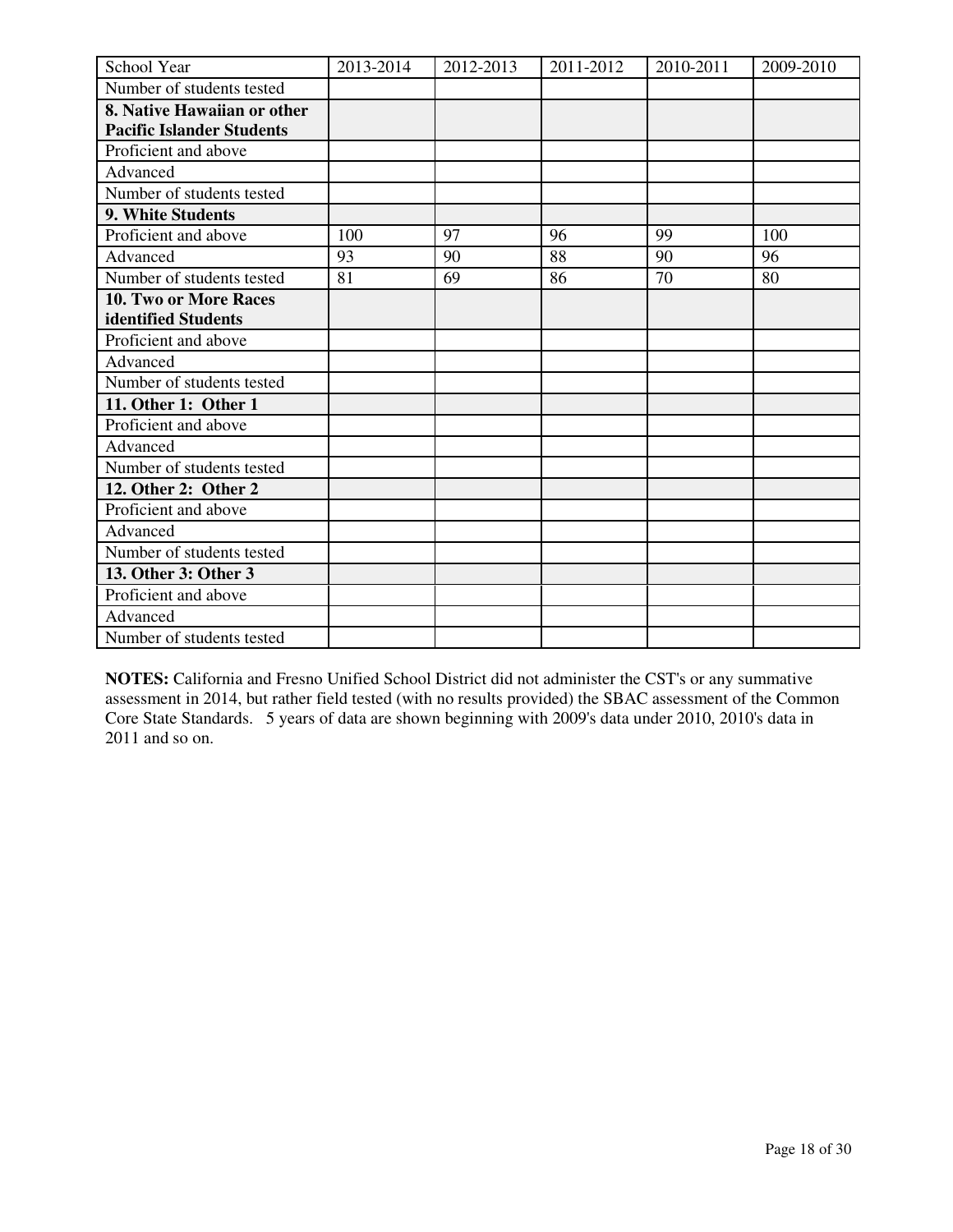| <b>Subject:</b> Math                          | <b>Test:</b> California Achievement Test (CAT) |
|-----------------------------------------------|------------------------------------------------|
| <b>All Students Tested/Grade: 5</b>           | <b>Edition/Publication Year: N/A</b>           |
| <b>Publisher:</b> Educational Testing Service |                                                |

| School Year                              | 2013-2014      | 2012-2013        | 2011-2012      | 2010-2011      | 2009-2010        |
|------------------------------------------|----------------|------------------|----------------|----------------|------------------|
| Testing month                            | May            | May              | May            | May            | May              |
| <b>SCHOOL SCORES*</b>                    |                |                  |                |                |                  |
| Proficient and above                     | 98             | 97               | 96             | 98             | 94               |
| Advanced                                 | 66             | 72               | 71             | 72             | 60               |
| Number of students tested                | 187            | 180              | 185            | 180            | 195              |
| Percent of total students tested         | 100            | 100              | 100            | 100            | 100              |
| Number of students tested with           |                |                  |                |                |                  |
| alternative assessment                   |                |                  |                |                |                  |
| % of students tested with                | $\overline{0}$ | $\boldsymbol{0}$ | $\overline{0}$ | $\overline{0}$ | $\boldsymbol{0}$ |
| alternative assessment                   |                |                  |                |                |                  |
| <b>SUBGROUP SCORES</b>                   |                |                  |                |                |                  |
| 1. Free and Reduced-Price                |                |                  |                |                |                  |
| Meals/Socio-Economic/                    |                |                  |                |                |                  |
| <b>Disadvantaged Students</b>            |                |                  |                |                |                  |
| Proficient and above                     | 97             | 98               | 95             | 98             | 92               |
| Advanced                                 | 60             | 65               | 71             | 64             | 48               |
| Number of students tested                | 88             | 65               | 88             | 81             | 90               |
| 2. Students receiving Special            |                |                  |                |                |                  |
| <b>Education</b>                         |                |                  |                |                |                  |
| Proficient and above                     |                |                  |                |                |                  |
| Advanced                                 |                |                  |                |                |                  |
| Number of students tested                |                |                  |                |                |                  |
| 3. English Language Learner              |                |                  |                |                |                  |
| <b>Students</b>                          |                |                  |                |                |                  |
| Proficient and above                     |                |                  |                |                |                  |
| Advanced                                 |                |                  |                |                |                  |
| Number of students tested                |                |                  |                |                |                  |
| 4. Hispanic or Latino<br><b>Students</b> |                |                  |                |                |                  |
| Proficient and above                     | 96             | 98               | 97             | 97             | 92               |
| Advanced                                 | 60             | 64               | 65             | 69             | 49               |
| Number of students tested                | 73             | 67               | 66             | 64             | 75               |
| 5. African-American                      |                |                  |                |                |                  |
| <b>Students</b>                          |                |                  |                |                |                  |
| Proficient and above                     |                |                  |                |                |                  |
| Advanced                                 |                |                  |                |                |                  |
| Number of students tested                |                |                  |                |                |                  |
| <b>6. Asian Students</b>                 |                |                  |                |                |                  |
| Proficient and above                     | 100            | 100              | 100            | 100            | 100              |
| Advanced                                 | 90             | 77               | 82             | 74             | 71               |
| Number of students tested                | 29             | 17               | 27             | 19             | 24               |
| 7. American Indian or                    |                |                  |                |                |                  |
| <b>Alaska Native Students</b>            |                |                  |                |                |                  |
| Proficient and above                     |                |                  |                |                |                  |
| Advanced                                 |                |                  |                |                |                  |
|                                          |                |                  |                |                |                  |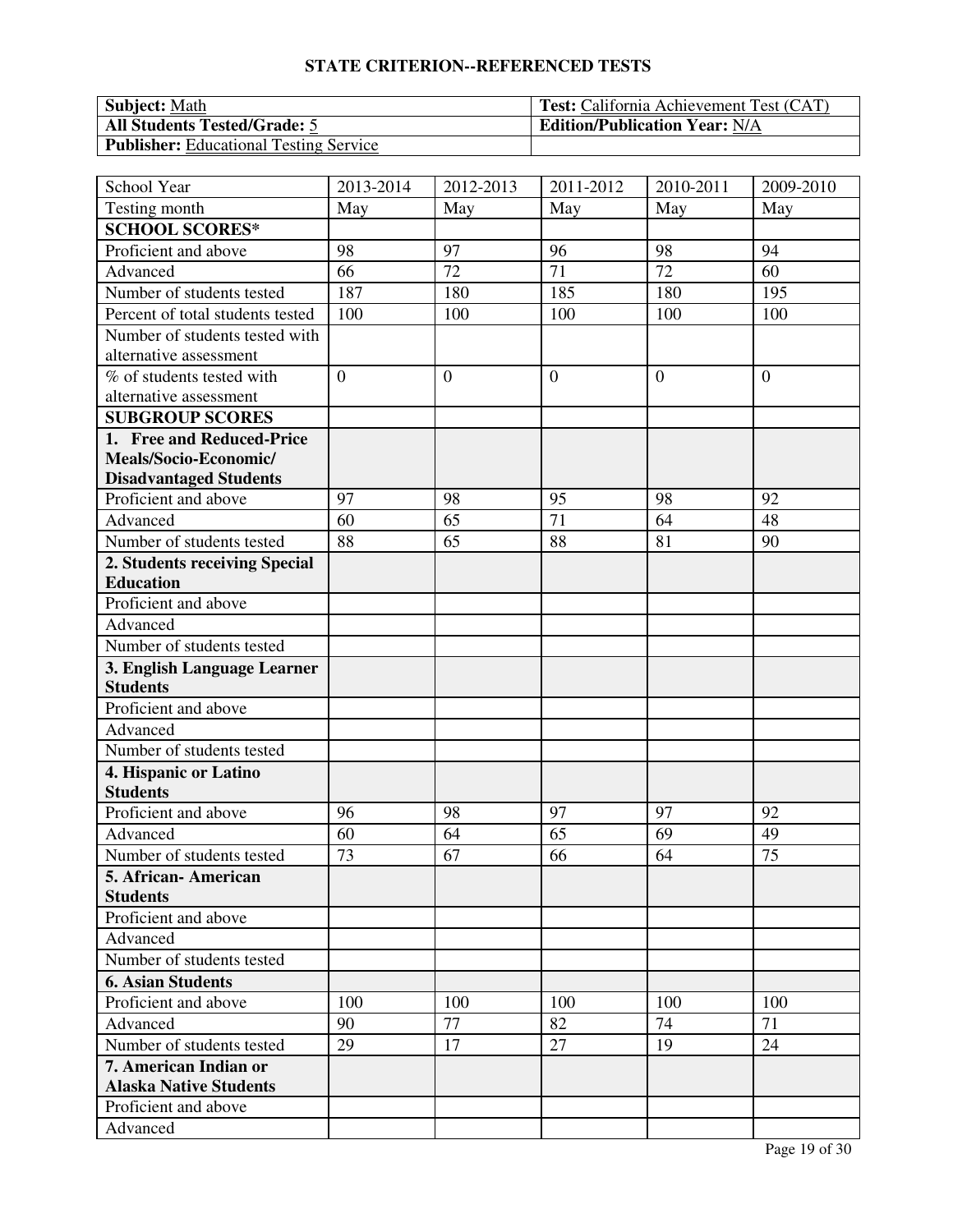| School Year                      | 2013-2014 | 2012-2013 | 2011-2012 | 2010-2011 | 2009-2010 |
|----------------------------------|-----------|-----------|-----------|-----------|-----------|
| Number of students tested        |           |           |           |           |           |
| 8. Native Hawaiian or other      |           |           |           |           |           |
| <b>Pacific Islander Students</b> |           |           |           |           |           |
| Proficient and above             |           |           |           |           |           |
| Advanced                         |           |           |           |           |           |
| Number of students tested        |           |           |           |           |           |
| 9. White Students                |           |           |           |           |           |
| Proficient and above             | 99        | 95        | 99        | 100       | 99        |
| Advanced                         | 64        | 79        | 78        | 77        | 74        |
| Number of students tested        | 73        | 85        | 74        | 85        | 74        |
| 10. Two or More Races            |           |           |           |           |           |
| identified Students              |           |           |           |           |           |
| Proficient and above             |           |           |           |           |           |
| Advanced                         |           |           |           |           |           |
| Number of students tested        |           |           |           |           |           |
| 11. Other 1: Other 1             |           |           |           |           |           |
| Proficient and above             |           |           |           |           |           |
| Advanced                         |           |           |           |           |           |
| Number of students tested        |           |           |           |           |           |
| 12. Other 2: Other 2             |           |           |           |           |           |
| Proficient and above             |           |           |           |           |           |
| Advanced                         |           |           |           |           |           |
| Number of students tested        |           |           |           |           |           |
| 13. Other 3: Other 3             |           |           |           |           |           |
| Proficient and above             |           |           |           |           |           |
| Advanced                         |           |           |           |           |           |
| Number of students tested        |           |           |           |           |           |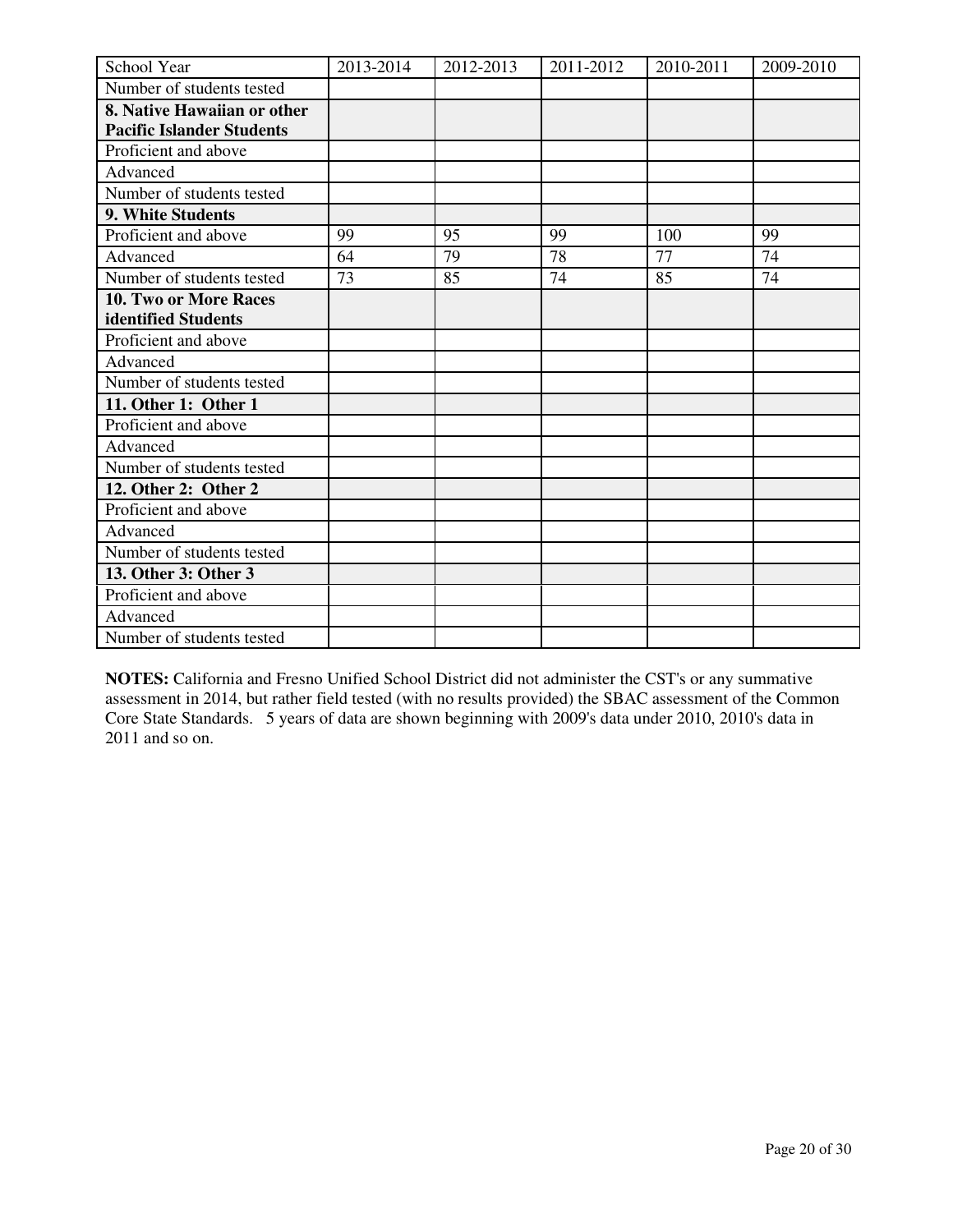| <b>Subject:</b> Math                          | <b>Test:</b> California Standards Test (CST's) |
|-----------------------------------------------|------------------------------------------------|
| <b>All Students Tested/Grade: 6</b>           | <b>Edition/Publication Year: N/A</b>           |
| <b>Publisher:</b> Educational Testing Service |                                                |

| School Year                      | 2013-2014      | 2012-2013      | 2011-2012      | 2010-2011      | 2009-2010      |
|----------------------------------|----------------|----------------|----------------|----------------|----------------|
| Testing month                    | May            | May            | May            | May            | May            |
| <b>SCHOOL SCORES*</b>            |                |                |                |                |                |
| Proficient and above             | 99             | 97             | 99             | 95             | 97             |
| Advanced                         | 79             | 74             | 73             | 70             | 66             |
| Number of students tested        | 197            | 198            | 200            | 200            | 198            |
| Percent of total students tested | 100            | 100            | 100            | 100            | 100            |
| Number of students tested with   |                |                |                |                |                |
| alternative assessment           |                |                |                |                |                |
| % of students tested with        | $\overline{0}$ | $\overline{0}$ | $\overline{0}$ | $\overline{0}$ | $\overline{0}$ |
| alternative assessment           |                |                |                |                |                |
| <b>SUBGROUP SCORES</b>           |                |                |                |                |                |
| 1. Free and Reduced-Price        |                |                |                |                |                |
| Meals/Socio-Economic/            |                |                |                |                |                |
| <b>Disadvantaged Students</b>    |                |                |                |                |                |
| Proficient and above             | 99             | 96             | 99             | 93             | 95             |
| Advanced                         | 76             | 75             | 63             | 65             | 61             |
| Number of students tested        | 83             | 93             | 100            | 100            | 92             |
| 2. Students receiving Special    |                |                |                |                |                |
| <b>Education</b>                 |                |                |                |                |                |
| Proficient and above             |                |                |                |                |                |
| Advanced                         |                |                |                |                |                |
| Number of students tested        |                |                |                |                |                |
| 3. English Language Learner      |                |                |                |                |                |
| <b>Students</b>                  |                |                |                |                |                |
| Proficient and above             |                |                |                |                |                |
| Advanced                         |                |                |                |                |                |
| Number of students tested        |                |                |                |                |                |
| 4. Hispanic or Latino            |                |                |                |                |                |
| <b>Students</b>                  |                |                |                |                |                |
| Proficient and above             | 100            | 99             | 99             | 93             | 93             |
| Advanced                         | 73             | 76             | 65             | 66             | 59             |
| Number of students tested        | 69             | 74             | 71             | 84             | 75             |
| 5. African-American              |                |                |                |                |                |
| <b>Students</b>                  |                |                |                |                |                |
| Proficient and above             |                |                |                |                |                |
| Advanced                         |                |                |                |                |                |
| Number of students tested        |                |                |                |                |                |
| <b>6. Asian Students</b>         |                |                |                |                |                |
| Proficient and above             | 100            | 100            | 100            | 100            | 97             |
| Advanced                         | 81             | 85             | 70             | 72             | 70             |
| Number of students tested        | 21             | 27             | 23             | 25             | 30             |
| 7. American Indian or            |                |                |                |                |                |
| <b>Alaska Native Students</b>    |                |                |                |                |                |
| Proficient and above             |                |                |                |                |                |
| Advanced                         |                |                |                |                |                |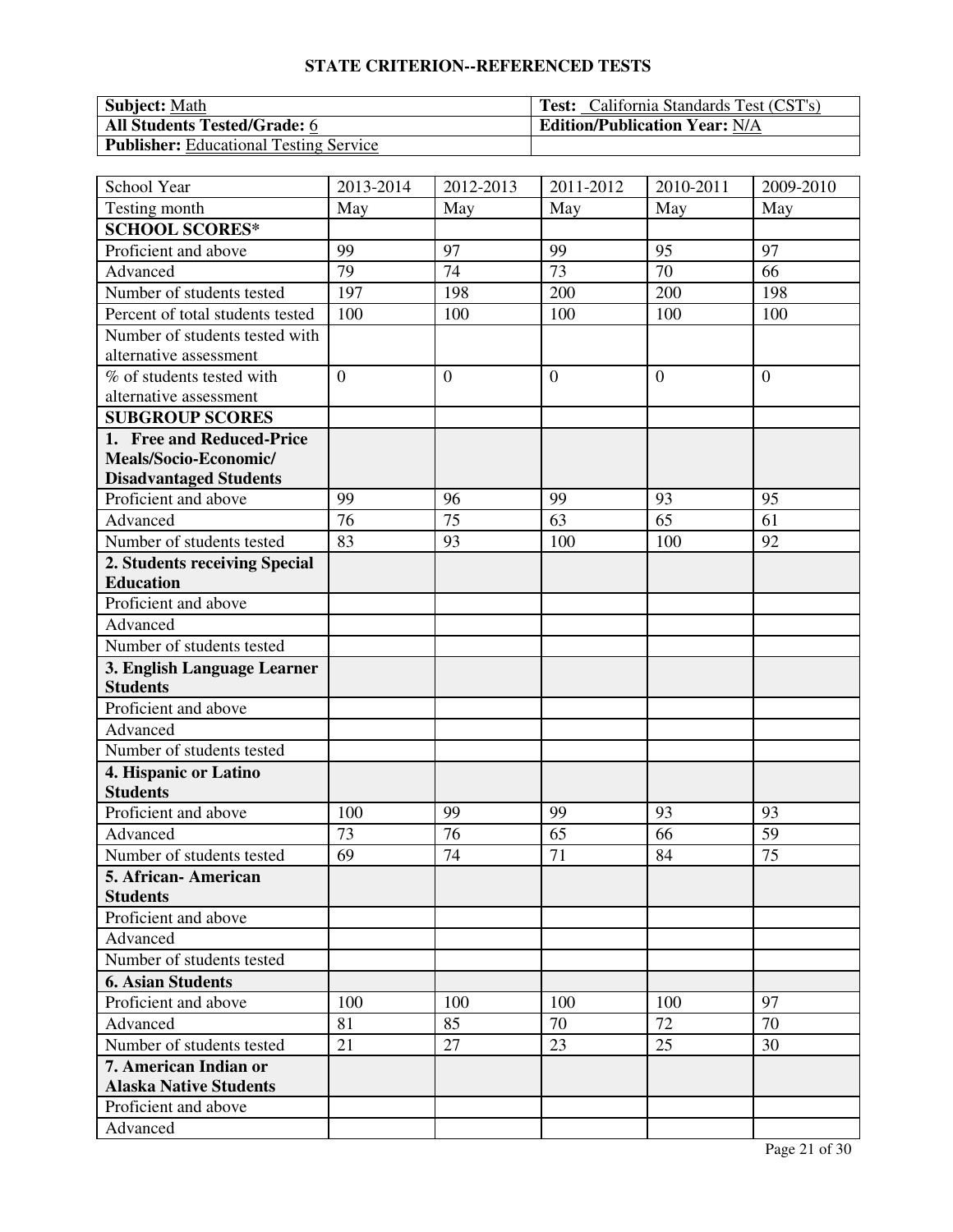| School Year                      | 2013-2014 | 2012-2013 | 2011-2012 | 2010-2011 | 2009-2010 |
|----------------------------------|-----------|-----------|-----------|-----------|-----------|
| Number of students tested        |           |           |           |           |           |
| 8. Native Hawaiian or other      |           |           |           |           |           |
| <b>Pacific Islander Students</b> |           |           |           |           |           |
| Proficient and above             |           |           |           |           |           |
| Advanced                         |           |           |           |           |           |
| Number of students tested        |           |           |           |           |           |
| 9. White Students                |           |           |           |           |           |
| Proficient and above             | 98        | 97        | 100       | 98        | 100       |
| Advanced                         | 82        | 71        | 83        | 78        | 73        |
| Number of students tested        | 93        | 77        | 90        | 68        | 70        |
| 10. Two or More Races            |           |           |           |           |           |
| identified Students              |           |           |           |           |           |
| Proficient and above             |           |           |           |           |           |
| Advanced                         |           |           |           |           |           |
| Number of students tested        |           |           |           |           |           |
| 11. Other 1: Other 1             |           |           |           |           |           |
| Proficient and above             |           |           |           |           |           |
| Advanced                         |           |           |           |           |           |
| Number of students tested        |           |           |           |           |           |
| 12. Other 2: Other 2             |           |           |           |           |           |
| Proficient and above             |           |           |           |           |           |
| Advanced                         |           |           |           |           |           |
| Number of students tested        |           |           |           |           |           |
| 13. Other 3: Other 3             |           |           |           |           |           |
| Proficient and above             |           |           |           |           |           |
| Advanced                         |           |           |           |           |           |
| Number of students tested        |           |           |           |           |           |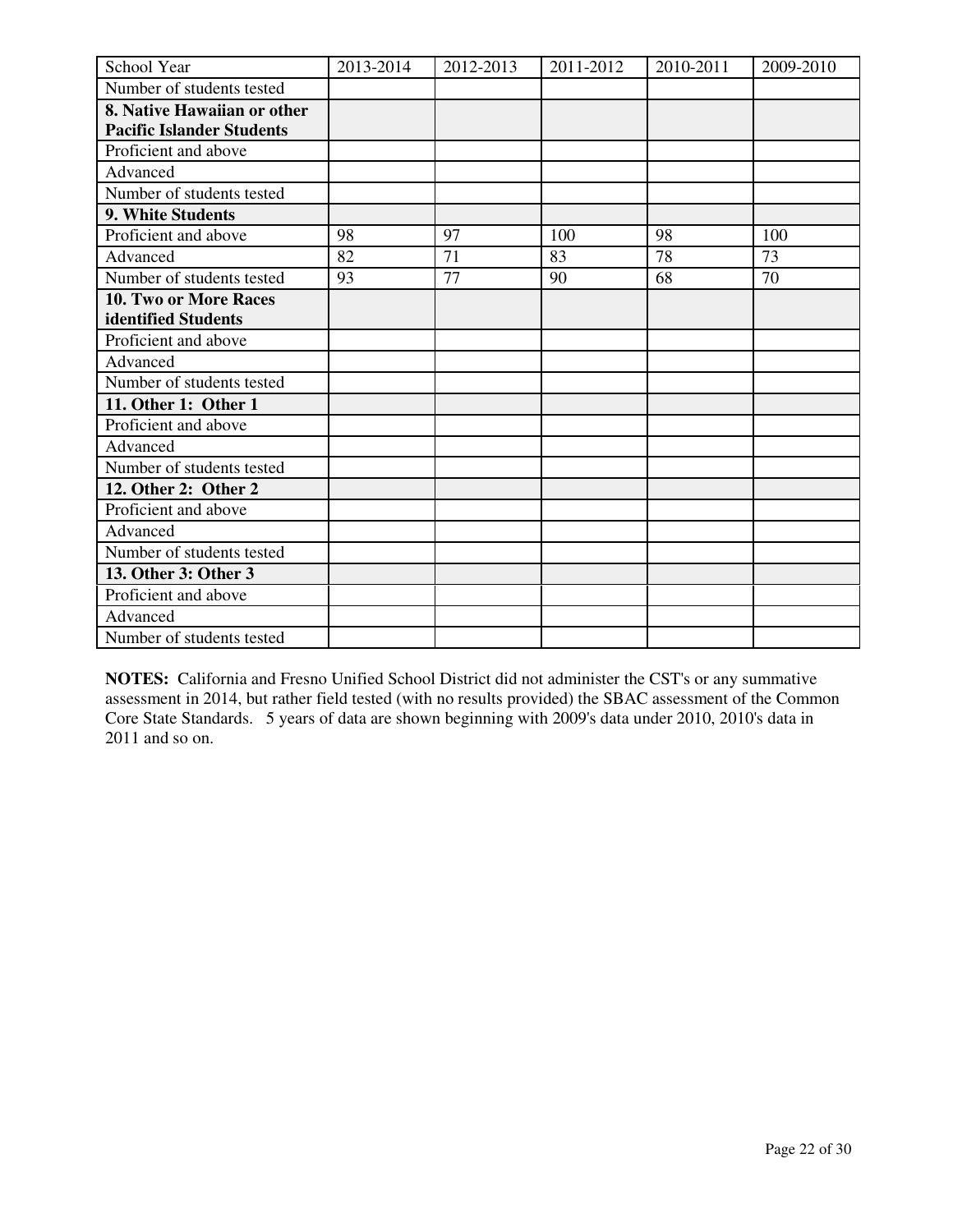| <b>Subject:</b> Reading/ELA                   | <b>Test:</b> California Standards Test (CST's) |
|-----------------------------------------------|------------------------------------------------|
| <b>All Students Tested/Grade: 3</b>           | <b>Edition/Publication Year: N/A</b>           |
| <b>Publisher:</b> Educational Testing Service |                                                |

| School Year                                    | 2013-2014      | 2012-2013      | 2011-2012      | 2010-2011      | 2009-2010      |
|------------------------------------------------|----------------|----------------|----------------|----------------|----------------|
| Testing month                                  | Jan            | May            | May            | May            | May            |
| <b>SCHOOL SCORES*</b>                          |                |                |                |                |                |
| Proficient and above                           | 99             | 99             | 95             | 99             | 99             |
| Advanced                                       | 82             | 75             | 81             | 85             | 87             |
| Number of students tested                      | 121            | 114            | 100            | 99             | 96             |
| Percent of total students tested               | 100            | 100            | 100            | 100            | 100            |
| Number of students tested with                 |                |                |                |                |                |
| alternative assessment                         |                |                |                |                |                |
| % of students tested with                      | $\overline{0}$ | $\overline{0}$ | $\overline{0}$ | $\overline{0}$ | $\overline{0}$ |
| alternative assessment                         |                |                |                |                |                |
| <b>SUBGROUP SCORES</b>                         |                |                |                |                |                |
| 1. Free and Reduced-Price                      |                |                |                |                |                |
| Meals/Socio-Economic/                          |                |                |                |                |                |
| <b>Disadvantaged Students</b>                  |                |                |                |                |                |
| Proficient and above                           | 100            | 98             | 96             | 95             | 97             |
| Advanced                                       | 80             | 68             | 61             | 75             | 80             |
| Number of students tested                      | 37             | 41             | 23             | 20             | 30             |
| 2. Students receiving Special                  |                |                |                |                |                |
| <b>Education</b>                               |                |                |                |                |                |
| Proficient and above                           |                |                |                |                |                |
| Advanced                                       |                |                |                |                |                |
| Number of students tested                      |                |                |                |                |                |
| 3. English Language Learner<br><b>Students</b> |                |                |                |                |                |
| Proficient and above                           |                |                |                |                |                |
| Advanced                                       |                |                |                |                |                |
| Number of students tested                      |                |                |                |                |                |
| 4. Hispanic or Latino                          |                |                |                |                |                |
| <b>Students</b>                                |                |                |                |                |                |
| Proficient and above                           | 100            | 100            | 96             | 100            | 100            |
| Advanced                                       | 77             | 69             | 81             | 91             | 68             |
| Number of students tested                      | 34             | 36             | 26             | 21             | 19             |
| 5. African-American                            |                |                |                |                |                |
| <b>Students</b>                                |                |                |                |                |                |
| Proficient and above                           |                |                |                |                |                |
| Advanced                                       |                |                |                |                |                |
| Number of students tested                      |                |                |                |                |                |
| <b>6. Asian Students</b>                       |                |                |                |                |                |
| Proficient and above                           | 100            | 80             | 100            | 100            | 100            |
| Advanced                                       | 67             | 80             | 100            | 100            | 88             |
| Number of students tested                      | 6              | 5              | 11             | 10             | 8              |
| 7. American Indian or                          |                |                |                |                |                |
| <b>Alaska Native Students</b>                  |                |                |                |                |                |
| Proficient and above                           |                |                |                |                |                |
| Advanced                                       |                |                |                |                |                |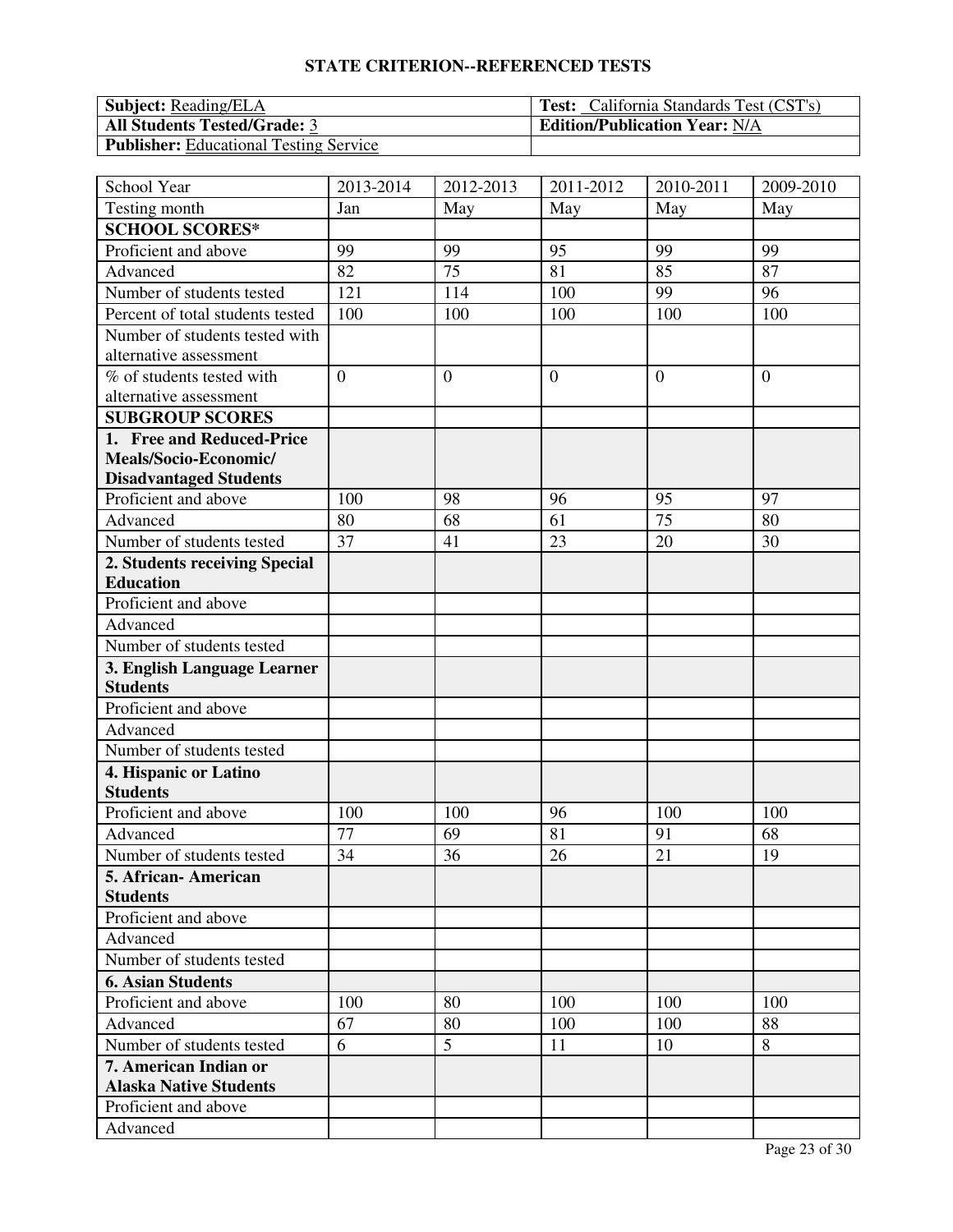| School Year                      | 2013-2014 | 2012-2013 | 2011-2012 | 2010-2011 | 2009-2010 |
|----------------------------------|-----------|-----------|-----------|-----------|-----------|
| Number of students tested        |           |           |           |           |           |
| 8. Native Hawaiian or other      |           |           |           |           |           |
| <b>Pacific Islander Students</b> |           |           |           |           |           |
| Proficient and above             |           |           |           |           |           |
| Advanced                         |           |           |           |           |           |
| Number of students tested        |           |           |           |           |           |
| 9. White Students                |           |           |           |           |           |
| Proficient and above             | 99        | 100       | 93        | 98        | 100       |
| Advanced                         | 86        | 79        | 76        | 81        | 95        |
| Number of students tested        | 79        | 67        | 58        | 64        | 58        |
| <b>10. Two or More Races</b>     |           |           |           |           |           |
| identified Students              |           |           |           |           |           |
| Proficient and above             |           |           |           |           |           |
| Advanced                         |           |           |           |           |           |
| Number of students tested        |           |           |           |           |           |
| 11. Other 1: Other 1             |           |           |           |           |           |
| Proficient and above             |           |           |           |           |           |
| Advanced                         |           |           |           |           |           |
| Number of students tested        |           |           |           |           |           |
| 12. Other 2: Other 2             |           |           |           |           |           |
| Proficient and above             |           |           |           |           |           |
| Advanced                         |           |           |           |           |           |
| Number of students tested        |           |           |           |           |           |
| 13. Other 3: Other 3             |           |           |           |           |           |
| Proficient and above             |           |           |           |           |           |
| Advanced                         |           |           |           |           |           |
| Number of students tested        |           |           |           |           |           |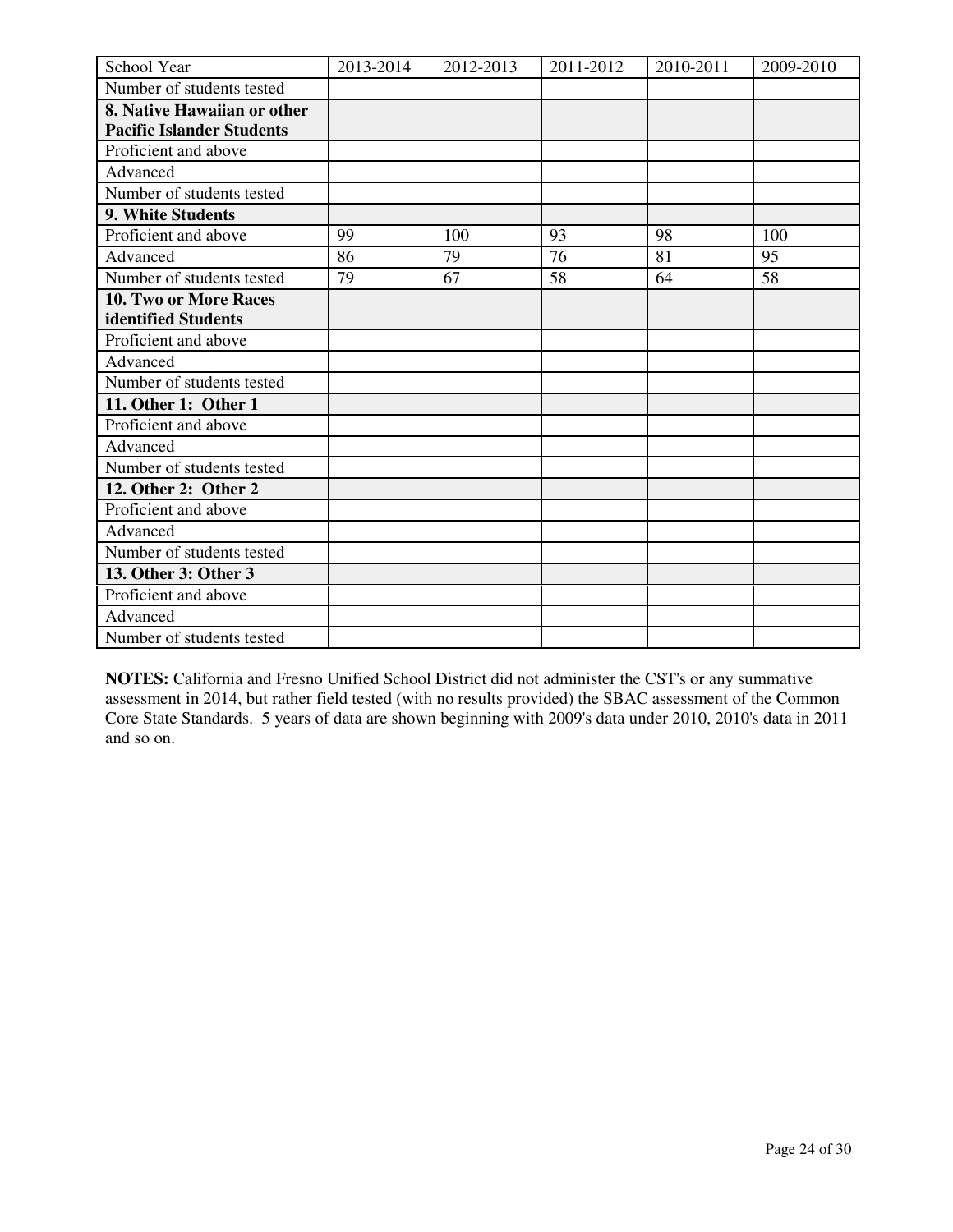| <b>Subject:</b> Reading/ELA                   | <b>Test:</b> California Standards Test (CST's) |
|-----------------------------------------------|------------------------------------------------|
| <b>All Students Tested/Grade: 4</b>           | <b>Edition/Publication Year: N/A</b>           |
| <b>Publisher:</b> Educational Testing Service |                                                |

| School Year                              | 2013-2014       | 2012-2013      | 2011-2012      | 2010-2011      | 2009-2010      |
|------------------------------------------|-----------------|----------------|----------------|----------------|----------------|
| Testing month                            | May             | May            | May            | May            | May            |
| <b>SCHOOL SCORES*</b>                    |                 |                |                |                |                |
| Proficient and above                     | 99              | 99             | 98             | 99             | 99             |
| Advanced                                 | 92              | 96             | 86             | 95             | 89             |
| Number of students tested                | 165             | 164            | 162            | 159            | 159            |
| Percent of total students tested         | 100             | 100            | 100            | 100            | 100            |
| Number of students tested with           |                 |                |                |                |                |
| alternative assessment                   |                 |                |                |                |                |
| % of students tested with                | $\overline{0}$  | $\overline{0}$ | $\overline{0}$ | $\overline{0}$ | $\overline{0}$ |
| alternative assessment                   |                 |                |                |                |                |
| <b>SUBGROUP SCORES</b>                   |                 |                |                |                |                |
| 1. Free and Reduced-Price                |                 |                |                |                |                |
| Meals/Socio-Economic/                    |                 |                |                |                |                |
| <b>Disadvantaged Students</b>            |                 |                |                |                |                |
| Proficient and above                     | 97              | 100            | 98             | 98             | 98             |
| Advanced                                 | 94              | 99             | 79             | 94             | 83             |
| Number of students tested                | $\overline{72}$ | 68             | 47             | 65             | 64             |
| 2. Students receiving Special            |                 |                |                |                |                |
| <b>Education</b>                         |                 |                |                |                |                |
| Proficient and above                     |                 |                |                |                |                |
| Advanced                                 |                 |                |                |                |                |
| Number of students tested                |                 |                |                |                |                |
| 3. English Language Learner              |                 |                |                |                |                |
| <b>Students</b>                          |                 |                |                |                |                |
| Proficient and above<br>Advanced         |                 |                |                |                |                |
|                                          |                 |                |                |                |                |
| Number of students tested                |                 |                |                |                |                |
| 4. Hispanic or Latino<br><b>Students</b> |                 |                |                |                |                |
| Proficient and above                     | 98              | 100            | 100            | 100            | 100            |
| Advanced                                 | 88              | 97             | 84             | 96             | 93             |
| Number of students tested                | 62              | 60             | 49             | 45             | 53             |
| 5. African-American                      |                 |                |                |                |                |
| <b>Students</b>                          |                 |                |                |                |                |
| Proficient and above                     |                 |                |                |                |                |
| Advanced                                 |                 |                |                |                |                |
| Number of students tested                |                 |                |                |                |                |
| <b>6. Asian Students</b>                 |                 |                |                |                |                |
| Proficient and above                     | 100             | 100            | 100            | 100            | 93             |
| Advanced                                 | 100             | 96             | 100            | 92             | 64             |
| Number of students tested                | 15              | 24             | 16             | 24             | 14             |
| 7. American Indian or                    |                 |                |                |                |                |
| <b>Alaska Native Students</b>            |                 |                |                |                |                |
| Proficient and above                     |                 |                |                |                |                |
| Advanced                                 |                 |                |                |                |                |
|                                          |                 |                |                |                |                |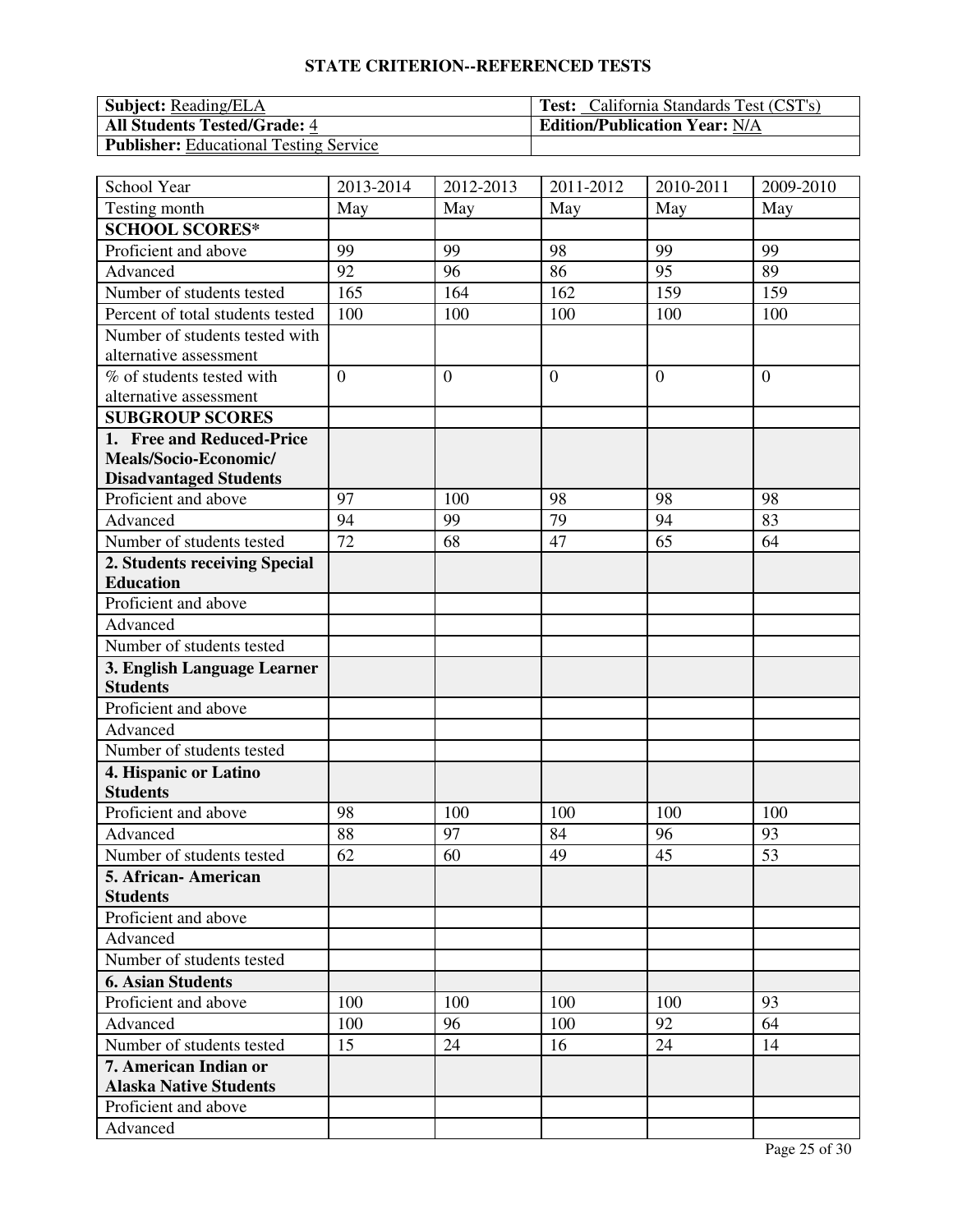| School Year                      | 2013-2014 | 2012-2013 | 2011-2012 | 2010-2011 | 2009-2010 |
|----------------------------------|-----------|-----------|-----------|-----------|-----------|
| Number of students tested        |           |           |           |           |           |
| 8. Native Hawaiian or other      |           |           |           |           |           |
| <b>Pacific Islander Students</b> |           |           |           |           |           |
| Proficient and above             |           |           |           |           |           |
| Advanced                         |           |           |           |           |           |
| Number of students tested        |           |           |           |           |           |
| 9. White Students                |           |           |           |           |           |
| Proficient and above             | 99        | 99        | 98        | 100       | 100       |
| Advanced                         | 91        | 96        | 86        | 96        | 93        |
| Number of students tested        | 81        | 70        | 86        | 71        | 80        |
| 10. Two or More Races            |           |           |           |           |           |
| identified Students              |           |           |           |           |           |
| Proficient and above             |           |           |           |           |           |
| Advanced                         |           |           |           |           |           |
| Number of students tested        |           |           |           |           |           |
| 11. Other 1: Other 1             |           |           |           |           |           |
| Proficient and above             |           |           |           |           |           |
| Advanced                         |           |           |           |           |           |
| Number of students tested        |           |           |           |           |           |
| 12. Other 2: Other 2             |           |           |           |           |           |
| Proficient and above             |           |           |           |           |           |
| Advanced                         |           |           |           |           |           |
| Number of students tested        |           |           |           |           |           |
| 13. Other 3: Other 3             |           |           |           |           |           |
| Proficient and above             |           |           |           |           |           |
| Advanced                         |           |           |           |           |           |
| Number of students tested        |           |           |           |           |           |

**NOTES:** California and the Fresno Unified School District did not administer the CAT in 2014, but rather field tested the SBAC assessment for the Common Core State Standards with no results provided to the school. 5 years of data are shown beginning with 2009's data under 2010, 2010's data in 2011 and so on.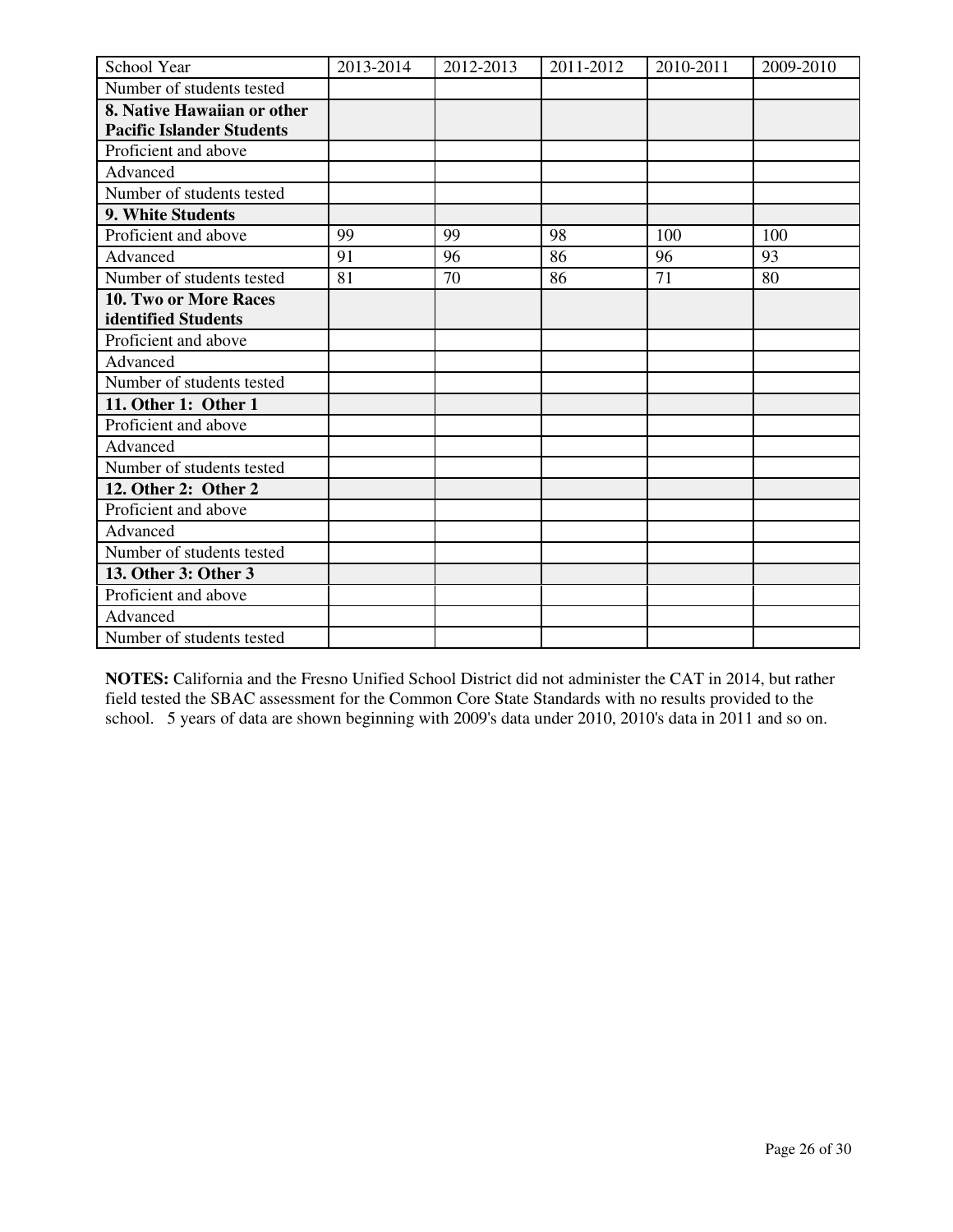| <b>Subject:</b> Reading/ELA                   | <b>Test:</b> California Standards Test (CST's) |
|-----------------------------------------------|------------------------------------------------|
| <b>All Students Tested/Grade: 5</b>           | <b>Edition/Publication Year: N/A</b>           |
| <b>Publisher:</b> Educational Testing Service |                                                |

| School Year                      | 2013-2014      | 2012-2013      | 2011-2012      | 2010-2011      | 2009-2010      |
|----------------------------------|----------------|----------------|----------------|----------------|----------------|
| Testing month                    | May            | May            | May            | May            | May            |
| <b>SCHOOL SCORES*</b>            |                |                |                |                |                |
| Proficient and above             | 98             | 99             | 98             | 99             | 94             |
| Advanced                         | 77             | 82             | 83             | 74             | 68             |
| Number of students tested        | 187            | 180            | 185            | 181            | 195            |
| Percent of total students tested | 100            | 100            | 100            | 100            | 100            |
| Number of students tested with   |                |                |                |                |                |
| alternative assessment           |                |                |                |                |                |
| % of students tested with        | $\overline{0}$ | $\overline{0}$ | $\overline{0}$ | $\overline{0}$ | $\overline{0}$ |
| alternative assessment           |                |                |                |                |                |
| <b>SUBGROUP SCORES</b>           |                |                |                |                |                |
| 1. Free and Reduced-Price        |                |                |                |                |                |
| Meals/Socio-Economic/            |                |                |                |                |                |
| <b>Disadvantaged Students</b>    |                |                |                |                |                |
| Proficient and above             | 98             | 100            | 97             | 99             | 92             |
| Advanced                         | 77             | 71             | 81             | 62             | 62             |
| Number of students tested        | 88             | 65             | 88             | 82             | 90             |
| 2. Students receiving Special    |                |                |                |                |                |
| <b>Education</b>                 |                |                |                |                |                |
| Proficient and above             |                |                |                |                |                |
| Advanced                         |                |                |                |                |                |
| Number of students tested        |                |                |                |                |                |
| 3. English Language Learner      |                |                |                |                |                |
| <b>Students</b>                  |                |                |                |                |                |
| Proficient and above             |                |                |                |                |                |
| Advanced                         |                |                |                |                |                |
| Number of students tested        |                |                |                |                |                |
| 4. Hispanic or Latino            |                |                |                |                |                |
| <b>Students</b>                  |                |                |                |                |                |
| Proficient and above             | 96             | 98             | 97             | 100            | 95             |
| Advanced                         | 81             | 76             | 73             | 69             | 64             |
| Number of students tested        | 73             | 67             | 66             | 64             | 75             |
| 5. African-American              |                |                |                |                |                |
| <b>Students</b>                  |                |                |                |                |                |
| Proficient and above             |                |                |                |                |                |
| Advanced                         |                |                |                |                |                |
| Number of students tested        |                |                |                |                |                |
| <b>6. Asian Students</b>         |                |                |                |                |                |
| Proficient and above             | 100            | 100            | 100            | 95             | 100            |
| Advanced                         | 69             | 82             | 93             | 63             | 63             |
| Number of students tested        | 29             | 17             | 27             | 19             | 24             |
| 7. American Indian or            |                |                |                |                |                |
| <b>Alaska Native Students</b>    |                |                |                |                |                |
| Proficient and above             |                |                |                |                |                |
| Advanced                         |                |                |                |                |                |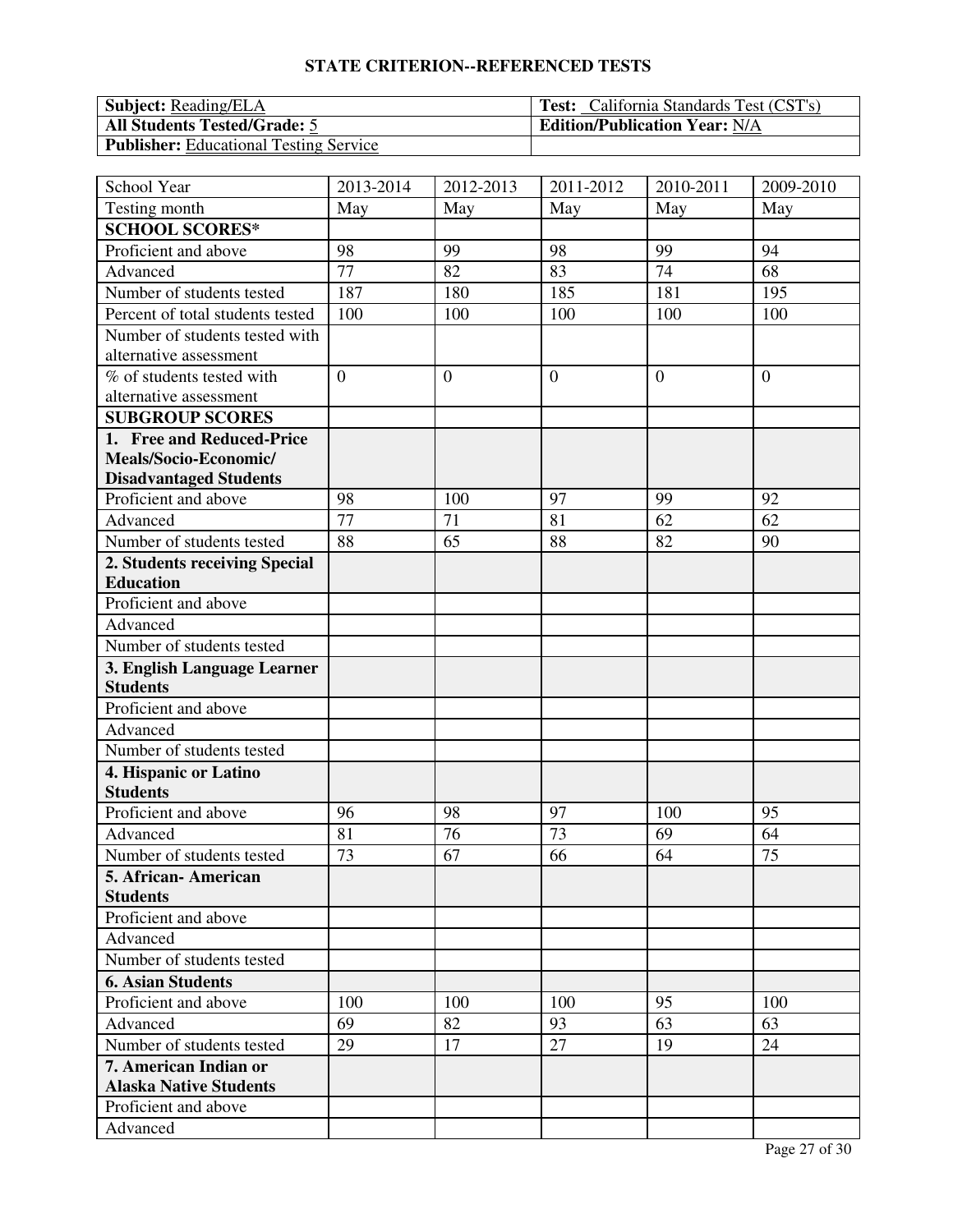| School Year                      | 2013-2014 | 2012-2013 | 2011-2012 | 2010-2011 | 2009-2010 |
|----------------------------------|-----------|-----------|-----------|-----------|-----------|
| Number of students tested        |           |           |           |           |           |
| 8. Native Hawaiian or other      |           |           |           |           |           |
| <b>Pacific Islander Students</b> |           |           |           |           |           |
| Proficient and above             |           |           |           |           |           |
| Advanced                         |           |           |           |           |           |
| Number of students tested        |           |           |           |           |           |
| 9. White Students                |           |           |           |           |           |
| Proficient and above             | 100       | 99        | 100       | 100       | 95        |
| Advanced                         | 75        | 88        | 89        | 84        | 81        |
| Number of students tested        | 73        | 85        | 74        | 85        | 74        |
| 10. Two or More Races            |           |           |           |           |           |
| identified Students              |           |           |           |           |           |
| Proficient and above             |           |           |           |           |           |
| Advanced                         |           |           |           |           |           |
| Number of students tested        |           |           |           |           |           |
| 11. Other 1: Other 1             |           |           |           |           |           |
| Proficient and above             |           |           |           |           |           |
| Advanced                         |           |           |           |           |           |
| Number of students tested        |           |           |           |           |           |
| 12. Other 2: Other 2             |           |           |           |           |           |
| Proficient and above             |           |           |           |           |           |
| Advanced                         |           |           |           |           |           |
| Number of students tested        |           |           |           |           |           |
| 13. Other 3: Other 3             |           |           |           |           |           |
| Proficient and above             |           |           |           |           |           |
| Advanced                         |           |           |           |           |           |
| Number of students tested        |           |           |           |           |           |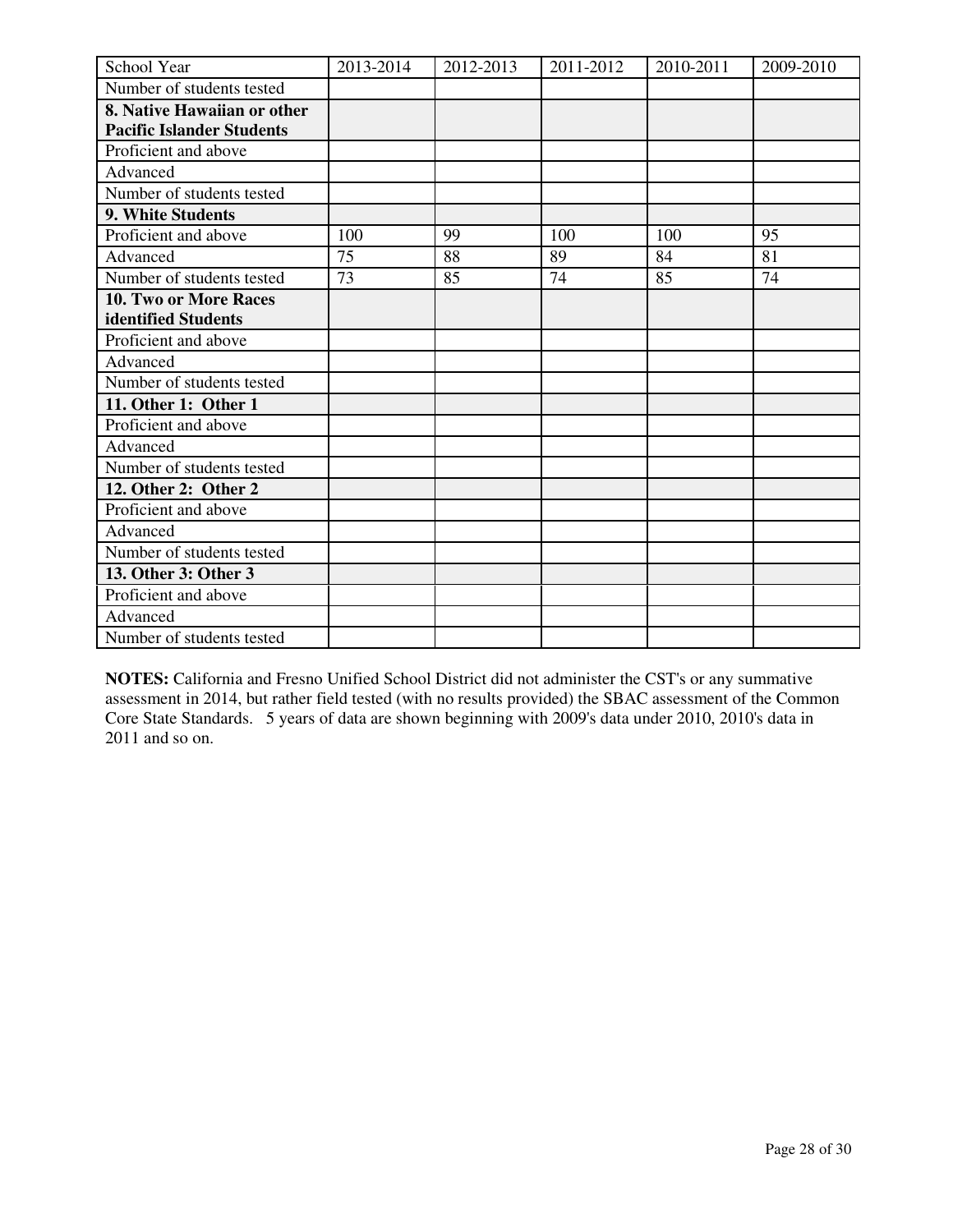| <b>Subject:</b> Reading/ELA                   | <b>Test:</b> California Standards Test (CST's) |
|-----------------------------------------------|------------------------------------------------|
| <b>All Students Tested/Grade: 6</b>           | <b>Edition/Publication Year: N/A</b>           |
| <b>Publisher:</b> Educational Testing Service |                                                |

| School Year                      | 2013-2014       | 2012-2013      | 2011-2012      | 2010-2011      | 2009-2010      |
|----------------------------------|-----------------|----------------|----------------|----------------|----------------|
| Testing month                    | May             | May            | May            | May            | May            |
| <b>SCHOOL SCORES*</b>            |                 |                |                |                |                |
| Proficient and above             | 99              | 98             | 98             | 97             | 97             |
| Advanced                         | 83              | 77             | 75             | 74             | 69             |
| Number of students tested        | 198             | 198            | 200            | 200            | 198            |
| Percent of total students tested | 100             | 100            | 100            | 100            | 99             |
| Number of students tested with   |                 |                |                |                |                |
| alternative assessment           |                 |                |                |                |                |
| % of students tested with        | $\overline{0}$  | $\overline{0}$ | $\overline{0}$ | $\overline{0}$ | $\overline{0}$ |
| alternative assessment           |                 |                |                |                |                |
| <b>SUBGROUP SCORES</b>           |                 |                |                |                |                |
| 1. Free and Reduced-Price        |                 |                |                |                |                |
| Meals/Socio-Economic/            |                 |                |                |                |                |
| <b>Disadvantaged Students</b>    |                 |                |                |                |                |
| Proficient and above             | 99              | 98             | 97             | 96             | 94             |
| Advanced                         | 75              | 74             | 70             | 63             | 59             |
| Number of students tested        | 83              | 93             | 100            | 100            | 92             |
| 2. Students receiving Special    |                 |                |                |                |                |
| <b>Education</b>                 |                 |                |                |                |                |
| Proficient and above             |                 |                |                |                |                |
| Advanced                         |                 |                |                |                |                |
| Number of students tested        |                 |                |                |                |                |
| 3. English Language Learner      |                 |                |                |                |                |
| <b>Students</b>                  |                 |                |                |                |                |
| Proficient and above             |                 |                |                |                |                |
| Advanced                         |                 |                |                |                |                |
| Number of students tested        |                 |                |                |                |                |
| 4. Hispanic or Latino            |                 |                |                |                |                |
| <b>Students</b>                  |                 |                |                |                |                |
| Proficient and above             | 99              | 97             | 99             | 98             | 96             |
| Advanced                         | $\overline{77}$ | 74             | 73             | 68             | 59             |
| Number of students tested        | 69              | 74             | 71             | 84             | 75             |
| 5. African-American              |                 |                |                |                |                |
| <b>Students</b>                  |                 |                |                |                |                |
| Proficient and above             |                 |                |                |                |                |
| Advanced                         |                 |                |                |                |                |
| Number of students tested        |                 |                |                |                |                |
| <b>6. Asian Students</b>         |                 |                |                |                |                |
| Proficient and above             | 100             | 100            | 96             | 96             | 97             |
| Advanced                         | 91              | 85             | 61             | 60             | 73             |
| Number of students tested        | 21              | 27             | 23             | 25             | 30             |
| 7. American Indian or            |                 |                |                |                |                |
| <b>Alaska Native Students</b>    |                 |                |                |                |                |
| Proficient and above             |                 |                |                |                |                |
| Advanced                         |                 |                |                |                |                |